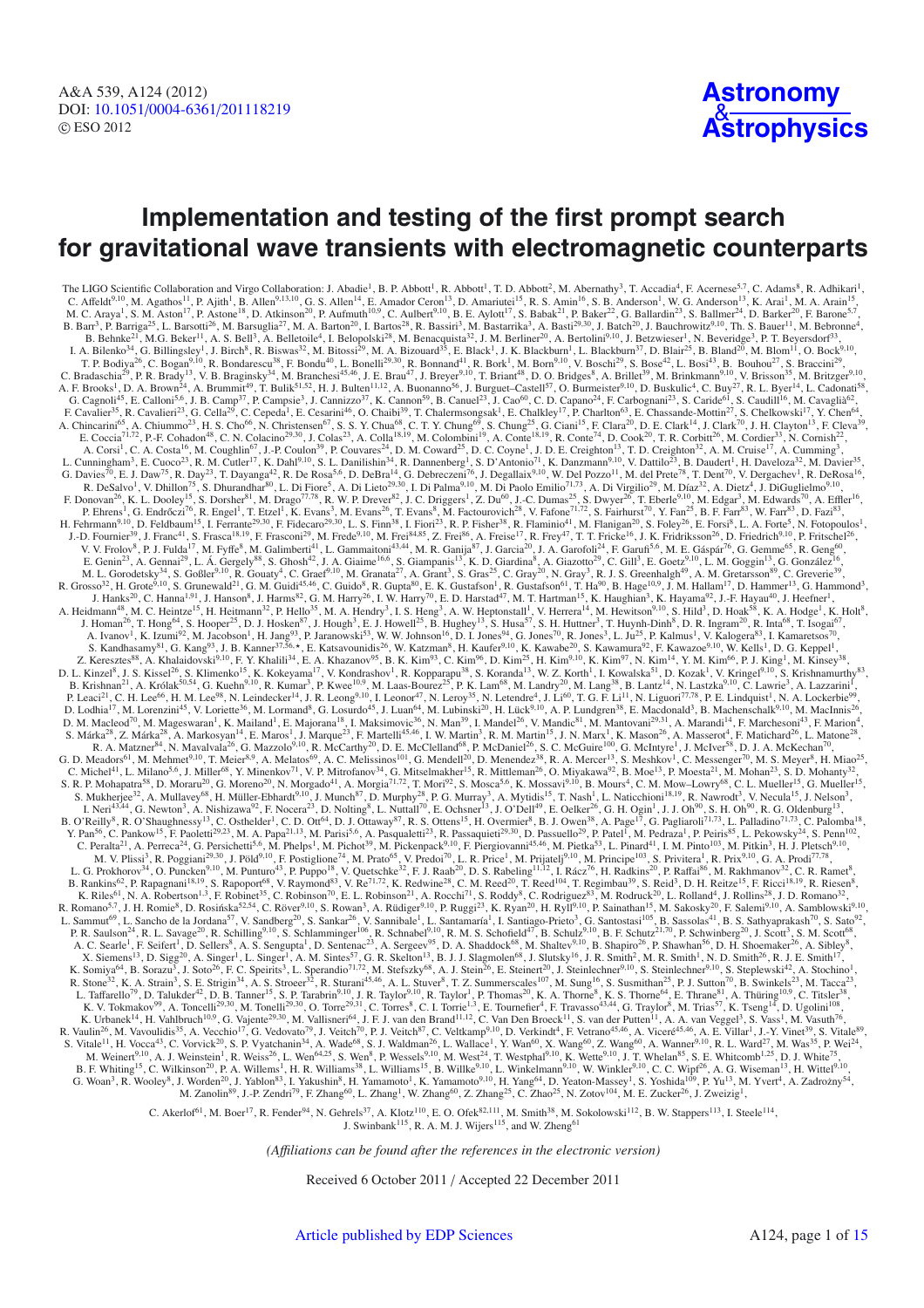## A&A 539, A124 (2012)

#### **ABSTRACT**

Aims. A transient astrophysical event observed in both gravitational wave (GW) and electromagnetic (EM) channels would yield rich scientific rewards. A first program initiating EM follow-ups to possible transient GW events has been developed and exercised by the LIGO and Virgo community in association with several partners. In this paper, we describe and evaluate the methods used to promptly identify and localize GW event candidates and to request images of targeted sky locations.

Methods. During two observing periods (Dec. 17, 2009 to Jan. 8, 2010 and Sep. 2 to Oct. 20, 2010), a low-latency analysis pipeline was used to identify GW event candidates and to reconstruct maps of possible sky locations. A catalog of nearby galaxies and Milky Way globular clusters was used to select the most promising sky positions to be imaged, and this directional information was delivered to EM observatories with time lags of about thirty minutes. A Monte Carlo simulation has been used to evaluate the low-latency GW pipeline's ability to reconstruct source positions correctly.

Results. For signals near the detection threshold, our low-latency algorithms often localized simulated GW burst signals to tens of square degrees, while neutron star/neutron star inspirals and neutron star/black hole inspirals were localized to a few hundred square degrees. Localization precision improves for moderately stronger signals. The correct sky location of signals well above threshold and originating from nearby galaxies may be observed with ∼50% or better probability with a few pointings of wide-field telescopes.

**Key words.** gravitational waves – methods: observational

### **1. Introduction**

The Laser Interferometer Gravitational-wave Observatory (LIGO) [\(Abbott et al. 2009a\)](#page-13-0) and Virgo [\(Accadia et al.](#page-13-1) [2011a](#page-13-1)) have taken significant steps toward gravitational wave (GW) astronomy over the past decade. The LIGO Scientific Collaboration operates two LIGO observatories in the US along with the GEO 600 detector [\(Lück et al. 2010\)](#page-13-2) in Germany. Together with Virgo, located in Italy, they form a detector network capable of detecting GW signals arriving from all directions. Their most recent joint data taking run was between July 2009 and October 2010. GEO 600 and Virgo are currently operating during summer 2011, while the LIGO interferometers have been decommissioned for the upgrade to the next-generation Advanced LIGO detectors [\(Harry et al. 2010\)](#page-13-3), expected to be operational around 2015. Virgo will also be upgraded to become Advanced Virgo [\(Acernese et al. 2008\)](#page-13-4). Additionally, [the new LCGT detector \(](#page-13-5)Kuroda & The LCGT Collaboration [2010\)](#page-13-5) is planned in Japan. These "advanced era" detectors are expected to detect compact binary coalescences, possibly at a rate of dozens per year, after reaching design sensitivity [\(Abadie et al. 2010c\)](#page-13-6).

Detectable, transient GW signals in the LIGO/Virgo frequency band require bulk motion of mass on short time scales. Emission in other channels is also possible in many such rapidly changing massive systems. This leads to the prospect that some transient GW sources may have corresponding electromagnetic (EM) counterparts which could be discovered with a low latency response to GW triggers [\(Sylvestre 2003](#page-13-7); [Kanner et al. 2008;](#page-13-8) [Stubbs 2008](#page-13-9); [Kulkarni & Kasliwal 2009](#page-13-10); [Bloom et al. 2009](#page-13-11)).

Finding these EM counterparts would yield rich scientific rewards (see Sect. [2\)](#page-1-0), but is technically challenging due to imperfect localization of the gravitational wave signal and uncertainty regarding the relative timing of the GW and EM emissions. This paper details our recent effort to construct a prompt search for joint GW/EM sources between the LIGO/Virgo detector network and partner EM observatories (see Sect. [3\)](#page-3-0). The search was demonstrated during two periods of live LIGO/Virgo running: the "winter" observing period in December 2009 and January 2010 and the "autumn" observing period in September and October 2010. We focus here on the design and performance of software developed for rapid EM follow-ups of GW candidate events, as well as the procedures used to identify significant GW triggers and to communicate the most likely sky locations to partner EM observatories. The analysis of the observational data is in progress, and will be the subject of future publications.

## <span id="page-1-0"></span>**2. Motivation**

#### 2.1. Sources

A variety of EM emission mechanisms, both observed and theoretical, may occur in association with observable GW sources. Characteristics of a few scenarios helped inform the design and execution of this search. Here, some likely models are presented, along with characteristics of the associated EM emission.

#### 2.1.1. Compact binary coalescence

Compact binary systems consisting of neutron stars and/or black holes are thought to be the most common sources of GW emission detectable with ground-based interferometers. Radiation of energy and angular momentum causes the orbit to decay (inspiral) until the objects merge [\(Cutler et al. 1993\)](#page-13-12). For a system consisting of two neutron stars (NS-NS) or a neutron star and a stellar-mass black hole (NS-BH), the inspiral stage produces the most readily detectable GW signal. The energy flux reaching Earth depends on the inclination angle of the binary orbit relative to the line of sight. The initial LIGO-Virgo network is sensitive to optimally oriented NS-NS mergers from as far away as 30 Mpc, and mergers between a NS and a  $10 M_{\odot}$  black hole out to 70 Mpc [\(Abadie et al. 2010c](#page-13-6)). Models of the stellar compact object population in the local universe estimate the rate of NS-NS mergers detectable with initial detectors to be between  $2 \times 10^{-4}$  and 0.2 per year. With advanced detectors, these range limits are expected to increase to 440 and 930 Mpc, respectively.

The energetics of these systems suggest that an EM counterpart is likely. The final plunge radiates of order  $10^{53}$  erg of gravitational binding energy as gravitational waves. If even a small fraction of this energy escapes as photons in the observing band, the resulting counterpart could be observable to large distances. The EM transients that are likely to follow a NS-BH or NS-NS merger are described below.

Short-hard gamma-ray bursts (SGRBs), which typically have durations of 2 s or less, may be powered by NS-NS or NS-BH mergers [\(Nakar 2007](#page-13-13); [Mészáros 2006;](#page-13-14) [Piran 2004](#page-13-15)). Afterglows of SGRBs have been observed in wavelengths from radio to X-ray, and out to Gpc distances [\(Nakar 2007;](#page-13-13) [Gehrels et al.](#page-13-16) [2009\)](#page-13-16). Optical afterglows have been observed from a few tens of seconds to a few days after the GRB trigger (see, for exam-ple, [Klotz et al. 2009a\)](#page-13-17), and fade with a power law  $t^{-\alpha}$ , where  $\alpha$  is between 1 and 1.5. At 1 day after the trigger time, the apparent optical magnitude would be between 12 and 20 for a source at 50 Mpc [\(Kann et al. 2011\)](#page-13-18), comparable to the distance to which LIGO and Virgo could detect the merger.

<sup>-</sup> Corresponding author: J. Kanner, jonah.kanner@ligo.org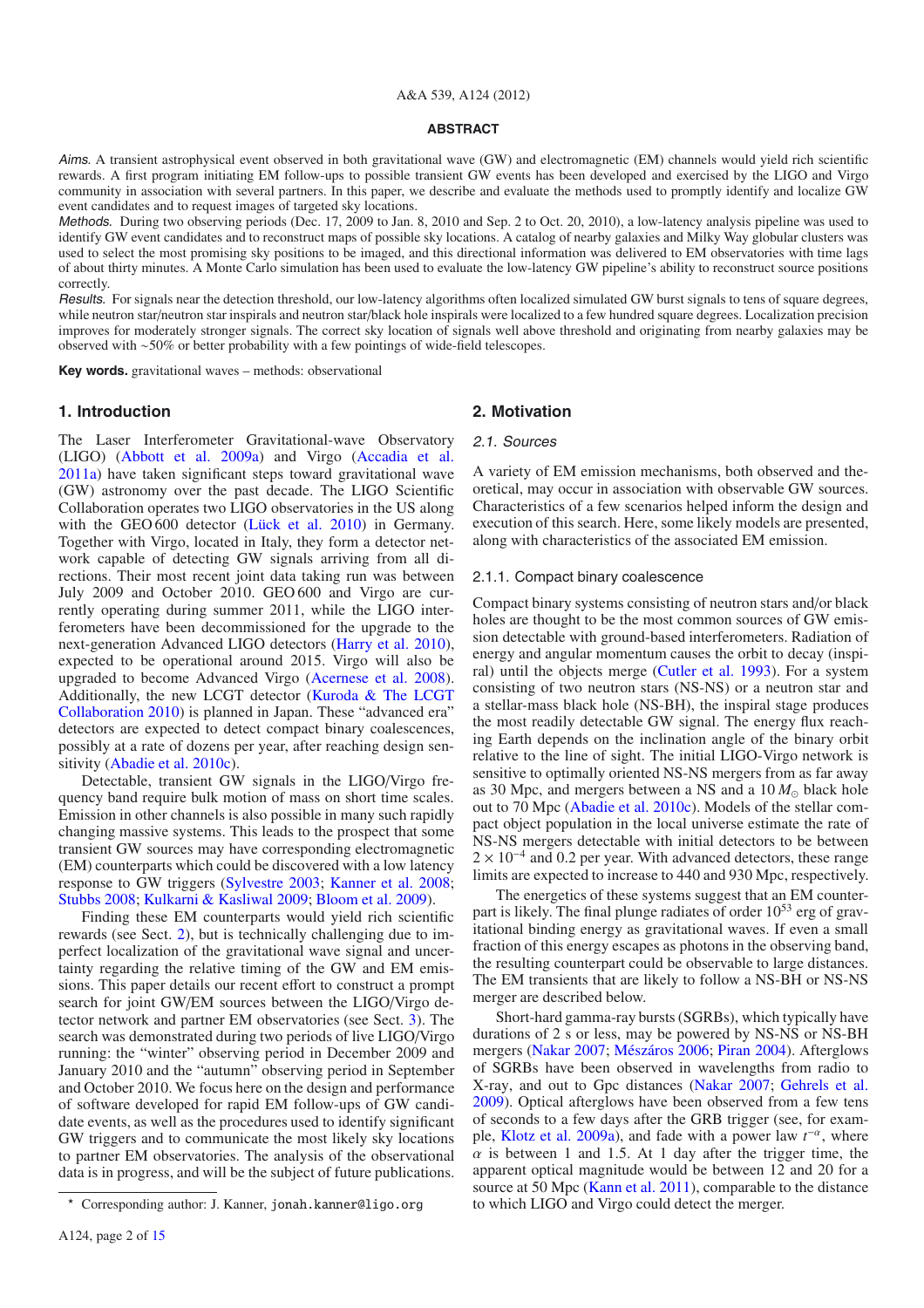Even if a compact binary coalescence is not observable in gamma-rays, there is reason to expect it will produce an observable optical counterpart. Li  $&$  Paczyński [\(1998\)](#page-13-19) suggested that, during a NS-NS or NS-BH merger, some of the neutron star's mass is tidally ejected. In their model, the ejected neutron-rich matter produces heavy elements through *r*-process nucleosynthesis, which subsequently decay and heat the ejecta, powering an optical afterglow known as a kilonova. The predicted optical emission is roughly isotropic, and so is observable regardless of the orientation of the original binary system. This emission is expected to peak after about one day, around magnitude 18 for a source at 50 Mpc [\(Metzger et al. 2010\)](#page-13-20), and then fade over the course of a few days following the merger.

#### 2.1.2. Stellar core collapse

Beyond the compact object mergers described above, some other astrophysical processes are plausible sources of observable GW emission. GW transients with unknown waveforms may be discovered by searching the LIGO and Virgo data for short periods of excess power (bursts). The EM counterparts to some likely sources of GW burst signals are described below.

Core-collapse supernovae are likely to produce some amount of gravitational radiation, though large uncertainties still exist in the expected waveforms and energetics. Most models predict GW spectra that would be observable by initial LIGO and Virgo from distances within some fraction of the Milky Way, but not from the Mpc distances needed to observe GWs from another galaxy [\(Ott 2009\)](#page-13-21). Neutrino detectors such as SuperKamiokande and IceCube should also detect a large number of neutrinos from a Galactic supernova [\(Beacom & Vogel 1999;](#page-13-22) [Halzen & Ra](#page-13-23)ffelt [2009;](#page-13-23) [Leonor et al. 2010](#page-13-24)). Galactic supernovae normally would be very bright in the optical band, but could be less than obvious if obscured by dust or behind the Galactic center. Optical emission would first appear hours after the GW and neutrino signal and would peak days to weeks later, fading over the course of weeks or months.

Long-soft gamma-ray bursts (LGRBs) are believed to be as-sociated with the core collapse of massive stars [\(Woosley 1993;](#page-13-25) [MacFadyen & Woosley 1999](#page-13-26); [Piran 2004](#page-13-15); [Woosley & Bloom](#page-13-27) [2006;](#page-13-27) [Metzger et al. 2011](#page-13-28)). A large variety of possible GW emitting mechanisms within these systems have been proposed, with some models predicting GW spectra that would be observable from [distances of a few Mpc with initial LIGO and Virgo \(](#page-13-29)Fryer et al. [2002;](#page-13-29) [Kobayashi & Mészáros 2003a;](#page-13-30) [Corsi & Mészáros](#page-13-31) [2009;](#page-13-31) [Piro & Pfahl 2007](#page-13-32); [Korobkin et al. 2011](#page-13-33); [Kiuchi et al.](#page-13-34) [2011\)](#page-13-34). The afterglows of LGRBs, like the afterglows of SGRBs, typically show power law fading with  $\alpha = 1-1.5$ . However, the peak isotropic equivalent luminosity of LGRB afterglows is typically a factor of 10 brighter than SGRB afterglows [\(Nakar 2007;](#page-13-13) [Kann et al. 2010\)](#page-13-35).

An off-axis or sub-energetic LGRB may also be observed as an orphan afterglow or dirty fireball [\(Granot et al. 2002;](#page-13-36) [Rhoads](#page-13-37) [2003\)](#page-13-37). These transients brighten over the course of several days or even weeks, depending on the observing band and viewing angle. Identifying orphan afterglows in large area surveys, such as [Ryko](#page-13-38)ff et al. [\(2005\)](#page-13-38), has proven difficult, but a GW trigger may help distinguish orphan afterglows from other EM variability.

#### 2.1.3. Other possible sources

Cosmic string cusps are another possible joint source of GW [\(Siemens et al. 2006;](#page-13-39) [Damour & Vilenkin 2000\)](#page-13-40) and EM [\(Vachaspati 2008\)](#page-13-41) radiation. If present, their distinct GW signature will distinguish them from other sources. On the other hand, even unmodeled GW emissions can be detected using GW burst search algorithms, and such events may in some cases produce EM radiation either through internal dynamics or through interaction with the surrounding medium. Thus, our joint search methods should allow for a wide range of possible sources.

#### 2.2. Investigations enabled by joint GW/EM observations

A variety of astrophysical information could potentially be extracted from a joint GW/EM signal. In understanding the progenitor physics, the EM and GW signals are essentially complementary. The GW time series directly traces the bulk motion of mass in the source, whereas EM emissions arising from outflows or their interaction with the interstellar medium give only indirect information requiring inference and modeling. On the other hand, observing an EM counterpart to a GW signal reduces the uncertainty in the source position from degrees to arcseconds. This precise directional information can lead to identification of a host galaxy, and a measurement of redshift. Some specific questions that may be addressed with a collection of joint GW/EM signals are discussed below.

If the GW source is identified as a NS-NS or NS-BH merger, additional investigations are enabled with an EM counterpart. The observation of the EM signal will improve the estimation of astrophysical source parameters. For example, when attempting parameter estimation with a bank of templates and a single data stream, the source's distance, inclination angle, and angular position are largely degenerate. A precise source position from an EM counterpart would help break this degeneracy [\(Dalal et al.](#page-13-42) [2006;](#page-13-42) [Nissanke et al. 2010](#page-13-43)). High precision parameter estimation may even constrain the NS equation of state [\(Cutler et al.](#page-13-12) [1993;](#page-13-12) [Vallisneri 2000;](#page-13-44) [Flanagan & Hinderer 2008](#page-13-45)[;](#page-13-46) Andersson et al. [2011](#page-13-46); [Pannarale et al. 2011](#page-13-47); [Hinderer et al. 2010](#page-13-48)).

Observing EM counterparts of NS-NS and NS-BH merger events will give strong evidence as to which class of source, if either, is the source of SGRBs [\(Bloom et al. 2009\)](#page-13-11). In addition, if some neutron star mergers are the sources of SGRBs, a collection of joint EM/GW observations would allow an estimate of the SGRB jet opening angle by comparing the number of merger events with and without observable prompt EM emission, and some information would be obtainable even from a single loud event [\(Kobayashi & Mészáros 2003b](#page-13-49); [Seto 2007\)](#page-13-50).

An ensemble of these observations could provide a novel measurement of cosmological parameters. Analysis of the wellmodeled GW signal will provide a measurement of the luminosity distance to the source, while the redshift distance is measurable from the EM data. Taken together, they provide a direct measurement of the local Hubble constant [\(Schutz 1986;](#page-13-51) [Markovic 1993;](#page-13-52) [Dalal et al. 2006;](#page-13-42) [Nissanke et al. 2010\)](#page-13-43).

Finally, all of the above assume that general relativity is the correct theory of gravity on macroscopic scales. Joint EM/GW observations can also be used to test certain predictions of general relativity, such as the propagation speed and polarizations of GWs [\(Will 2005;](#page-13-53) [Yunes et al. 2010;](#page-13-54) [Kahya 2011](#page-13-55)).

In the case that the transient GW source is not a binary merger event, the combination of GW and EM information will again prove very valuable. In this scenario, the gravitational waveform will not be known a priori. Any distance estimate would be derived from the EM data, which would then set the overall scale for the energy released as GWs.

As in the merger case, the linking of a GW signal with a known EM phenomenon will provide insight into the underlying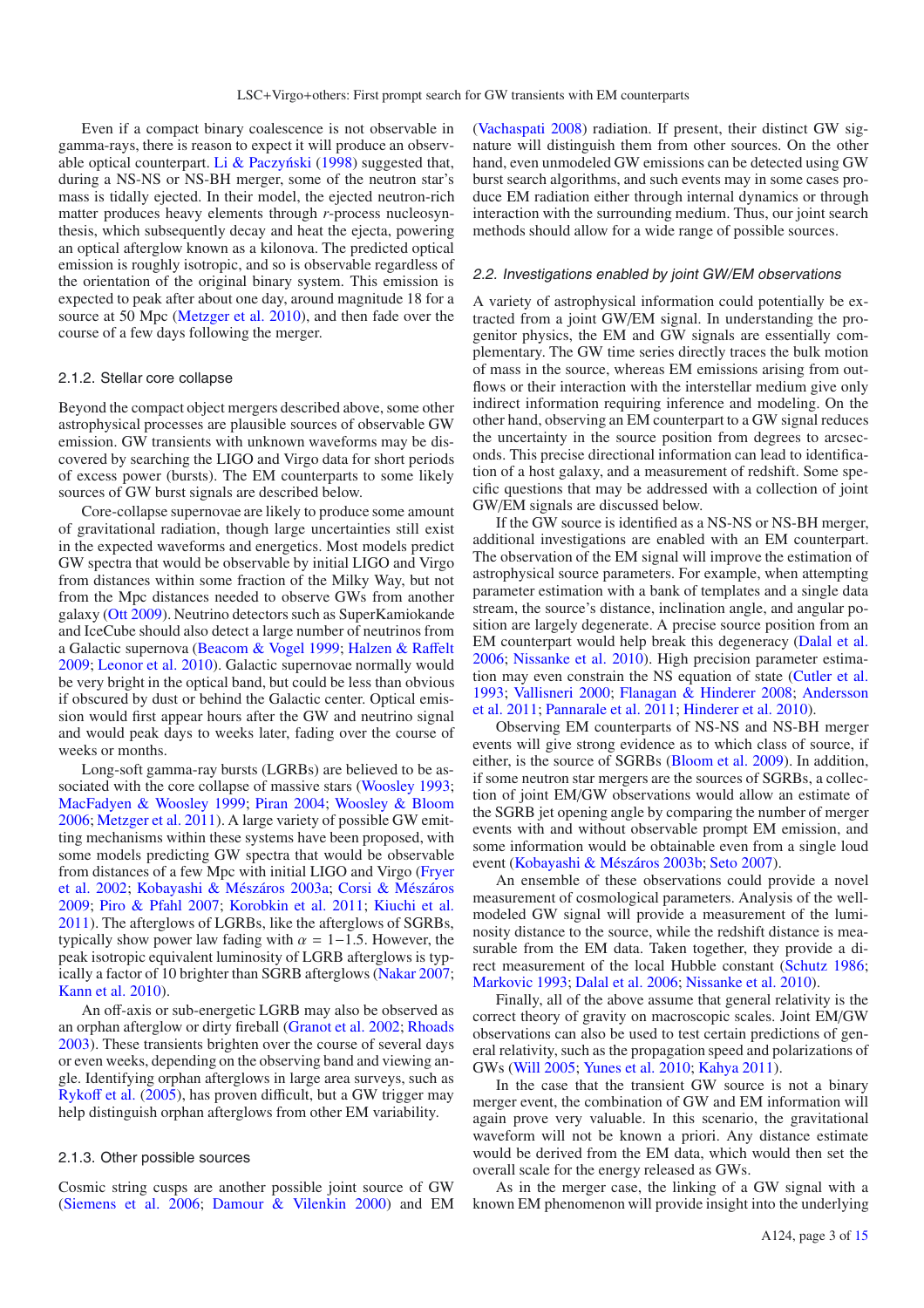physical process. For example, the details of the central engine that drives LGRBs are unknown. The GW signal could give crucial clues to the motion of matter in the source, and potentially distinguish between competing models. A similar insight into the source mechanism could be achieved for an observation of GW emission associated with a supernova. Rapid identification may also allow observation of a supernova in its earliest momen[ts, an opportunity that currently depends on luck \(](#page-13-56)Soderberg et al. [2008\)](#page-13-56).

## 2.3. Extend GW detector reach

Finding an EM counterpart associated with a LIGO/Virgo trigger would increase confidence that a truly astrophysical event had been observed in the GW data. Using EM transients to help distinguish low amplitude GW signals from noise events allows a lowering of the detection threshold, as was done in searches such as [Abbott et al.](#page-13-57) [\(2010a\)](#page-13-57). [Kochanek & Piran](#page-13-58) [\(1993\)](#page-13-58) estimated that the detectable amplitude could be reduced by as much as a factor of 1.5, increasing the effective detector horizon distance (the maximum distance at which an optimally oriented and located system could be detected) by the same factor and thus increasing the detection rate by a factor of 3. In practice, the actual improvement in GW sensitivity achieved by pairing EM and GW observations depends on many factors unique to each search, including details of the source model and data set, and so is difficult to predict in advance.

In the case of a coincidence between a GW signal and a discovered EM transient, the joint significance may be calculated by assuming that the backgrounds of the EM and GW search are independent. The False Alarm Rate (FAR) of a GW/EM coincidence is the FAR of the GW signal, as described in Sect. [4.2,](#page-6-0) times  $\alpha$ , the expected fraction of observations associated with a false or unrelated EM transient. The false alarm fraction  $\alpha$  may be estimated using fields from surveys not associated with GW triggers. The measured value of  $\alpha$  will depend heavily on the telescope being used, the cuts selected in image analysis, galactic latitude of the source and other factors. For example, surveys with the Palomar Transient Factory require a sophisticated classification mechanism for rejecting contaminants. Each set of image subtractions covering 100−200 square degrees yields  $~\sim$ 10<sup>5</sup> candidates. Of these, 30–150 sources are selected after imposing cuts optimized for the detection of fast evolving transients [\(Bloom et al. 2011](#page-13-59)). Using classification software designed for PTF data (Oarical) [\(Bloom et al. 2011\)](#page-13-59), the selected sources undergo an automatic classification as type "transient" or "variable star" based on time-domain and context properties. Promising candidates are selected for additional, spectroscopic observation. Of the sources that are classified as transients, and then followed up spectroscopically, ∼82% are supernovae [\(Bloom et al. 2011\)](#page-13-59). To use EM transience to improve confidence in a GW signal, the time-domain sky in the wavelength of interest must be well understood. Transients that are found in directional and time coincidence with GW triggers would increase confidence in the GW signal only if the chance of a similar, incidental coincidence is understood to be low [\(Kulkarni & Kasliwal](#page-13-10) [2009\)](#page-13-10).

#### 2.4. Implications for search design

Characteristics of the target sources helped determine when and where to seek the EM counterparts to GW event candidates. For reasons discussed in this section, the search strategy presented in this paper emphasizes capturing images as soon as possible after the GW trigger, along with follow-up images over subsequent nights. The rates of stellar core-collapse and compact object mergers within our own galaxy are much less than one per year, and so field selection was strongly weighted towards regions containing nearby galaxies.

The observations and theoretical models of EM transients discussed above provided guidance when choosing the observing cadence. GRB optical afterglows have been observed during the prompt emission phase [\(Klotz et al. 2009b\)](#page-13-60) and up to many hours after the trigger. For this search, the first attempt to image the source position was made as soon as possible after validating a GW trigger. In both the kilonova (Li  $&$  Paczyński 1998) and supernova [\(Ott 2009](#page-13-21)) models, some time lag exists between the release of GW and EM emission, primarily due to the time it takes the outflowing material to become optically thin. This time lag may be from several hours for a kilonova, up to days for a core-collapse supernova. Furthermore,[Coward et al.](#page-13-61) [\(2011](#page-13-61)) show that for GRBs that are off-axis, the optical afterglow may not be visible until days after the burst. For these reasons, repeated observations over several nights are desirable. Also, the light curves obtained by observing the same fields over multiple nights are critical clues for discovering and classifying transient sources.

Knowing where to look for the counterpart to a GW trigger is challenging. Directional estimates of low signal to noise ratio (SNR) binary inspiral sources with the 2009–10 GW detector network have uncertainties of several tens of square degrees [\(Fairhurst 2009\)](#page-13-62). This suggests using telescopes with a field of view (FOV) of at least a few square degrees if possible. Even with such a "wide field" instrument, there is a striking mismatch between the large area needing to be searched, and the size of a single FOV.

The problem may be partially mitigated by making use of the known mass distribution in the nearby universe. A search for GW counterparts can dramatically reduce the needed sky coverage by focusing observations on galaxies within the distance limits of the GW detectors [\(Kanner et al. 2008](#page-13-8); [Nuttall & Sutton](#page-13-63) [2010\)](#page-13-63). Limiting the search area to known galaxies may also improve the feasibility of identifying the true counterpart from among oth[er objects with time-varying EM emissions \(](#page-13-10)Kulkarni & Kasliwal [2009](#page-13-10)). Even within the Milky Way, a search may emphasize known targets by seeking counterparts within globular clusters, where binary systems of compact objects may form efficiently [\(O'Leary et al. 2007](#page-13-64)).

An emphasis on extragalactic and globular-cluster sources has the potential drawback that any counterparts in the plane of the Milky Way may be missed. Also, neutron star mergers that occur at large distances from their host galaxies may not be observed, though the population with large kicks should be small [\(Berger 2010](#page-13-65); [Kelley et al. 2010](#page-13-66)).

Our selection of fields to observe was weighted towards areas containing known galaxies within 50 Mpc. The utilized catalog of nearby galaxies and globular clusters, and the process for selecting fields to observe, is described in Sect. [5.](#page-7-0)

#### <span id="page-3-0"></span>**3. GW and EM instruments**

#### 3.1. Gravitational wave detector network

The LIGO and Virgo detectors are based on Michelson-type interferometers, with Fabry-Perot cavities in each arm and a power recycling mirror between the laser and beamsplitter to dramatically increase the power in the arms relative to a simple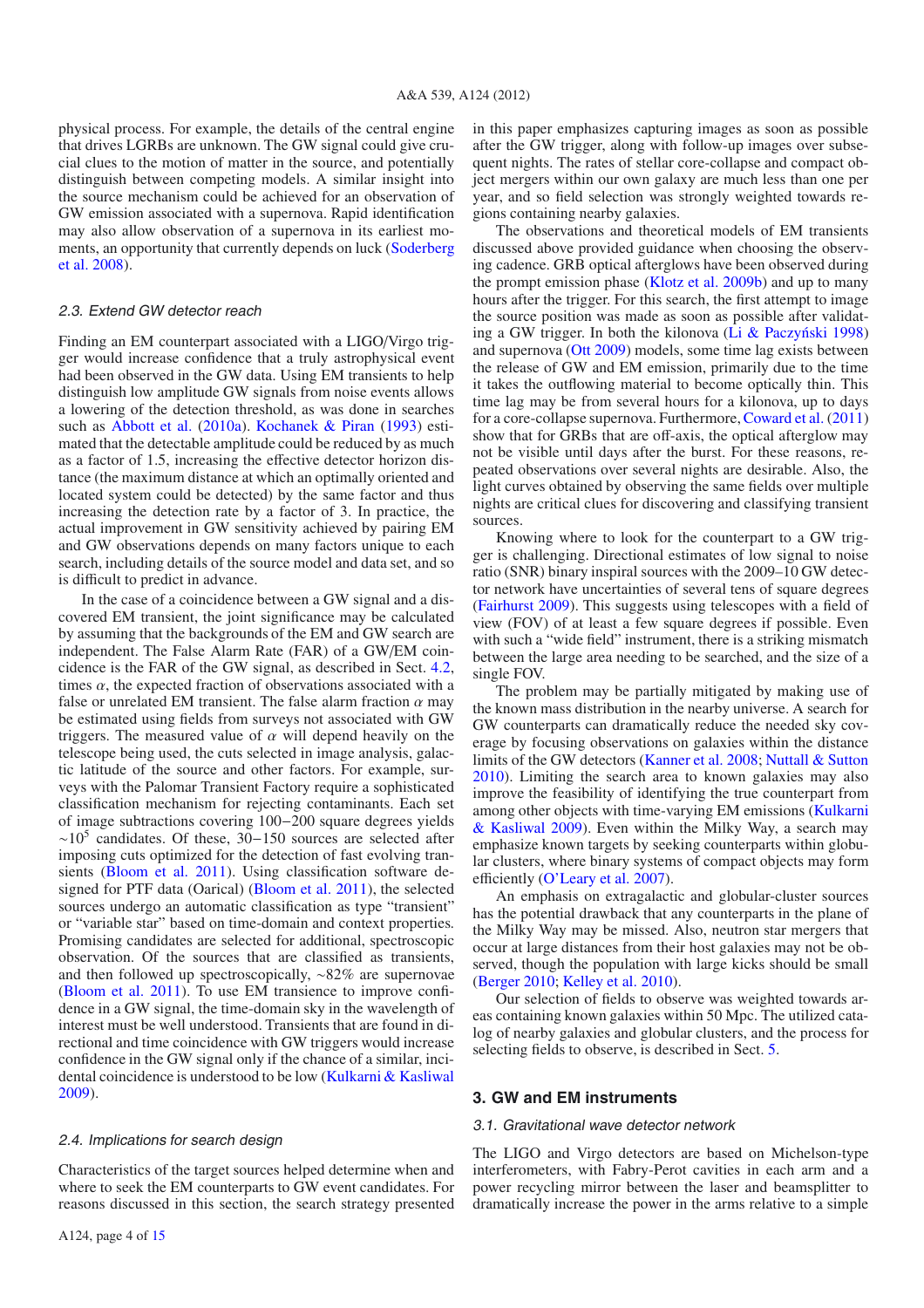Michelson design. The GEO 600 detector uses a folded interferometer without Fabry-Perot arm cavities but with an additional recycling mirror at the output to resonantly enhance the GW signal. As a gravitational wave passes through each interferometer, it induces a "strain" (a minuscule change in length on the order of 1 part in  $10^{21}$  or less) on each arm of the interferometer due to the quadrupolar perturbation of the spacetime metric. The interferometers are designed to measure the *di*ff*erential* strain on the two arms through interference of the laser light when the two beams are recombined at the beam splitter, with the relative optical [phase](#page-13-0) [modulated](#page-13-0) [by](#page-13-0) [the](#page-13-0) [passing](#page-13-0) [gravitational](#page-13-0) [wave](#page-13-0) [\(](#page-13-0)Abbott et al. [2009a](#page-13-0)).

In 2009–2010 there were two operating LIGO interferometers, each with 4-km arms: H1, located near Hanford, Washington, and L1, located in Livingston Parish, Louisiana<sup>1</sup>. Virgo (V1) has arms of length 3 km and is located near Cascina, Italy. GEO 600 data was not used in the online search described in this paper, but was available for offline reanalysis of promising event candidates. The large physical separation between the instruments means that the effects of local environmental background can be mitigated by requiring a coincident signal in multiple interferometers. Each interferometer is most sensitive to GW signals traveling parallel or anti-parallel to zenith, but the antenna pattern varies gradually over the sky, so that the detectors are essentially all-sky monitors.

The EM follow-up program described in this paper was exercised during the 2009–2010 science runs. While single-detector triggers had been generated with low latency in earlier science runs for diagnostic and prototyping purposes, 2009–2010 was the first time that a systematic search for GW transients using the full LIGO-Virgo network was performed with low latency, and the first time that alerts were sent to external observatories.

#### 3.2. Optical and other electromagnetic observatories

In an effort to explore various approaches, the telescope network used in 2009–10 was intentionally heterogeneous. However, most of instruments had large fields of view to accommodate the imprecise GW position estimate. The approximate location of each EM observatory is shown in Fig. [1,](#page-4-0) and Tables [1](#page-5-0) and [2](#page-5-1) show some of the properties of each observatory.

#### 3.2.1. Optical instruments

The *[Palomar Transient Factory](#page-13-68)* (PTF) [\(Law et al. 2009;](#page-13-67) Rau et al. [2009\)](#page-13-68) operates a 7.3 square degree FOV camera mounted on the 1.2 m Oschin Telescope at Palomar Observatory. A typical 60 s exposure detects objects with a limiting magnitude  $R = 20.5$ . For the autumn observing period, the PTF team devoted ten fields over several nights at a target rate of 1 trigger for every three weeks.

*Pi of the Sky* [\(Malek et al. 2009](#page-13-69)) observed using a camera with a 400 square degree FOV and exposures to limiting magnitude 11–12. It was located in Koczargi Stare, near Warsaw. The camera was a prototype for a planned system that will simultaneously image two steradians of sky. The target rate was approximately 1 per week in the autumn run, followed up with hundreds of 10 s exposures over several nights.

<span id="page-4-0"></span>

**[Fig. 1.](http://dexter.edpsciences.org/applet.php?DOI=10.1051/0004-6361/201118219&pdf_id=1)** A map showing the approximate positions of telescopes that participated in the project. The *Swift* satellite observatory is noted at an arbitrary location. The image is adapted from a blank world map placed in the public domain by P. Dlouhý.

The *QUEST* camera [\(Baltay et al. 2007](#page-13-72)), currently mounted on the 1 m ESO Schmidt Telescope at La Silla Observatory, views 9.4 square degrees of sky in each exposure. The telescope is capable of viewing to a limiting magnitude of *R* ∼ 20. The QUEST team devoted twelve 60 s exposures over several nights for each trigger in both the winter and autumn periods, with a target rate of 1 trigger per week.

*ROTSE III* [\(Akerlof et al. 2003](#page-13-73)) is a collection of four robotic telescopes spread around the world, each with a 0.45 m aperture and 3.4 square degree FOV. No filters are used, so the spectral response is that of the CCDs, spanning roughly 400 to 900 nm. The equivalent *R* band limiting magnitude is about 17 in a 20 s exposure. The ROTSE team arranged for a series of thirty images for the first night, and several images on following nights, for each autumn run trigger, with a target rate of 1 trigger per week.

*SkyMapper* [\(Keller et al. 2007](#page-13-74)) is a survey telescope located at Siding Spring observatory in Australia. The mosaic camera covers 5.7 square degrees of sky in each field, and is mounted on a 1.35 m telescope with a collecting area equivalent to an unobscured 1.01 m aperture. It is designed to reach a limiting magnitude  $q \sim 21$  (>7 sigma) in a 110 s exposure. SkyMapper accepted triggers in the autumn run with a target rate of 1 per week, with several fields collected for each trigger.

*TAROT* [\(Klotz et al. 2009a\)](#page-13-17) operates two robotic 25 cm telescopes, one at La Silla in Chile and one in Calern, France. Like the ROTSE III system, each TAROT instrument has a 3.4 square degree FOV. A 180 second image with TAROT in ideal conditions has a limiting *<sup>R</sup>* magnitude of 17.5. During the winter run, TAROT observed a single field during one night for each trigger. In the autumn run, the field selected for each trigger was observed over several nights. TAROT accepted triggers with a target rate of 1 per week.

*Zadko Telescope* [\(Coward et al. 2010](#page-13-75)) is a 1 m telescope located in Western Australia. The current CCD imager observes fields of 0.15 square degrees down to magnitude ∼20 in the *R* band for a typical 180 s exposure. For each accepted trigger in the autumn run, Zadko repeatedly observed the five galaxies considered most likely to host the source over several nights. The target trigger rate for Zadko was one trigger per week.

The *Liverpool telescope* [\(Steele et al. 2004\)](#page-13-76) is a 2 m robotic telescope situated at the Observatorio del Roque de Los Muchachos on La Palma. For this project the RATCam instrument, with a 21 square arcminute FOV, was used. This instrumentation allows a five minute exposure to reach magnitude  $r' = 21$ . This project was awarded 8 h of target-of-opportunity time, which was split into 8 observations of 1 h each, with a target rate of 1 trigger per week.

<sup>&</sup>lt;sup>1</sup> Earlier science runs included a second interferometer at Hanford, called H2, with 2-km arms. H2 will reappear as part of Advanced LIGO, either as a second 4-km interferometer at Hanford or else at a site in Western Australia. The latter option would greatly improve the source localization capabilities of the network [\(Fairhurst 2011](#page-13-70); [Schutz 2011\)](#page-13-71).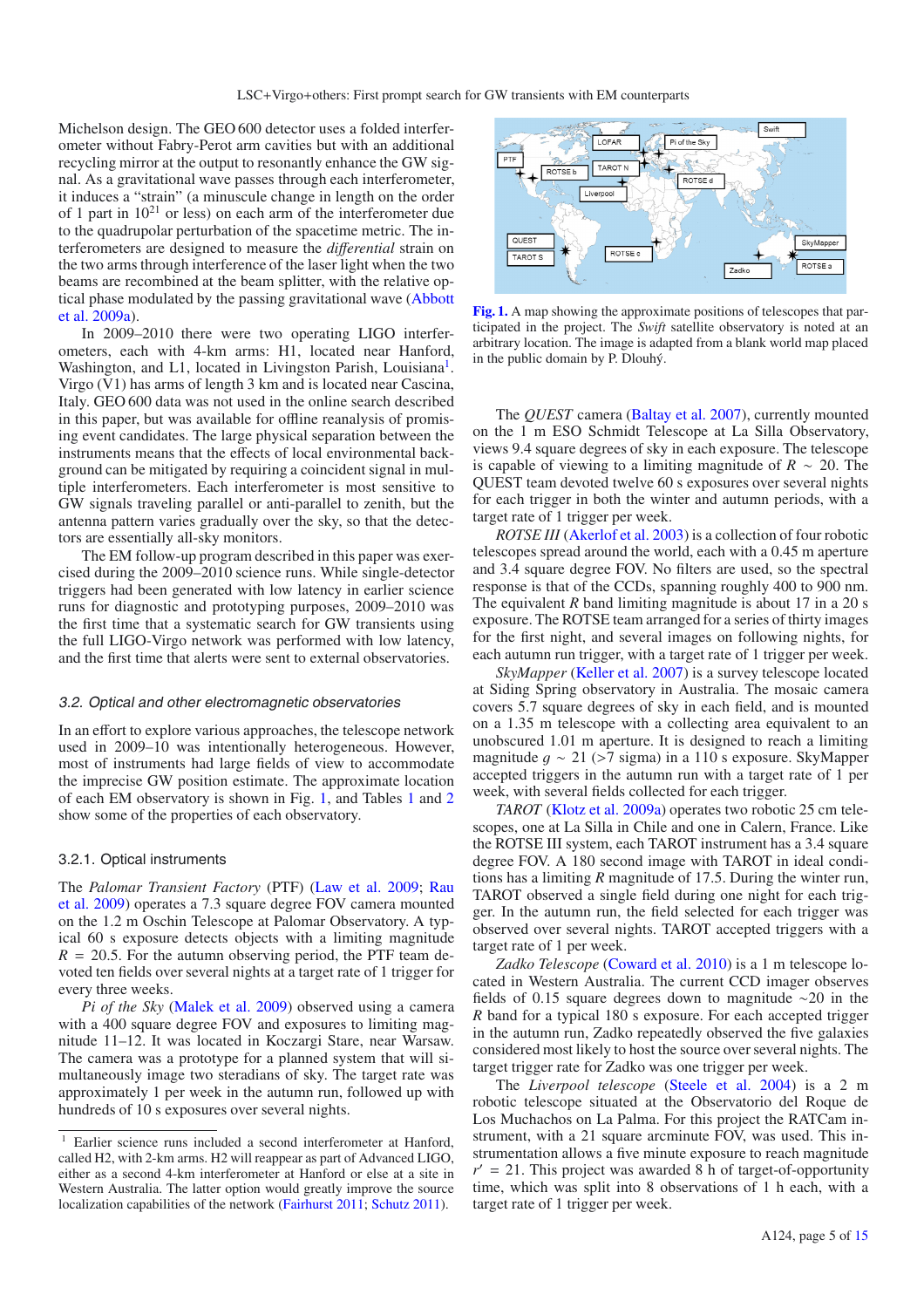<span id="page-5-1"></span><span id="page-5-0"></span>**Table 1.** Partner instrument characteristic properties.

| Name                             | Band        | FOV (square degrees) | Aperture (m) | Exposure time (s) | Limiting magnitude |
|----------------------------------|-------------|----------------------|--------------|-------------------|--------------------|
| <b>Palomar Transient Factory</b> | Optical     | 7.3                  |              | 60                | 20.5               |
| Pi of the Sky                    | Optical     | 400                  | 0.072        | 10                | 11.5               |
| <b>OUEST</b>                     | Optical     | 9.4                  |              | 60                | 20                 |
| <b>ROTSE III</b>                 | Optical     | 3.4                  | 0.45         | 20                | 17.5               |
| SkyMapper                        | Optical     | 5.7                  | 1.35         | 110               | 21                 |
| <b>TAROT</b>                     | Optical     | 3.4                  | 0.25         | 180               | 17.5               |
| Zadko Telescope                  | Optical     | 0.15                 |              | 180               | 20                 |
| Liverpool Telescope              | Optical     | 0.0058               | ◠            | 3600              | 21                 |
| <b>LOFAR</b>                     | Radio       | $\sim$ 25            | N/A          | 14 400            | N/A                |
| Swift                            | $X$ -ray    | 0.15                 | N/A          | $200 - 5000$      | N/A                |
| Swift                            | UV, Optical | 0.078                | 0.3          | $200 - 5000$      | 24                 |

**Notes.** Some characteristics of instruments involved in the search. The shown limiting magnitudes are estimates, assuming favorable observing conditions.

**Table 2.** Partner instrument follow-up information.

| Name                      | Run          | Tiles per trigger | Target alerts per week | Triggers imaged |
|---------------------------|--------------|-------------------|------------------------|-----------------|
| Palomar Transient Factory | Autumn       |                   |                        |                 |
| Pi of the Sky             | Autumn       |                   |                        |                 |
| <b>OUEST</b>              | <b>B</b> oth |                   |                        |                 |
| <b>ROTSE III</b>          | Autumn       |                   |                        |                 |
| SkyMapper                 | Autumn       | $\sim$ 9          |                        |                 |
| <b>TAROT</b>              | Both         |                   |                        |                 |
| Zadko Telescope           | Autumn       |                   |                        |                 |
| Liverpool Telescope       | Autumn       |                   |                        |                 |
| <b>LOFAR</b>              | Autumn       |                   |                        |                 |
| Swift                     | Both         |                   | 1/4                    |                 |

**Notes.** Follow-up information for instruments involved in the search. Each instrument participated in either the autumn run, or both the winter and autumn runs. The column marked "Tiles per Trigger" shows how many different field locations the instrument attempted to observe for each accepted GW event candidate. The "Target Alerts Per Week" column shows that alerts were sent to PTF and *Swift* at a lower rate than the other observatories. The final column shows the number of GW event candidates for which each instrument collected data.

#### 3.2.2. Radio and X-ray instruments

*LOFAR* [\(Fender et al. 2006;](#page-13-77) [de Vos et al. 2009;](#page-13-78) [Stappers et al.](#page-13-79) [2011\)](#page-13-79) is a dipole array radio telescope based in The Netherlands but with stations across Europe. The array is sensitive to frequencies in the range of 30 to 80 MHz and 110 to 240 MHz, and can observe multiple simultaneous beams, each with a FWHM varying with frequency up to a maximum of around 23◦. During the autumn run, LOFAR accepted triggers at a target rate of 1 per week and followed up each with a four-hour observation in its higher frequency band, providing a ∼25 square degree FOV.

Although not used in the prompt search during the science run, the Expanded Very Large Array [\(Perley et al. 2011](#page-13-80)) was used to follow up a few triggers after the run with latencies of 3 and 5 weeks.

The *Swift* satellite [\(Gehrels et al. 2004](#page-13-81)) carries three instruments, each in different bands. *Swift* granted several target of opportunity observations with two of these, the X-ray Telescope (XRT) and UV/Optical Telescope (UVOT), for the winter and autumn observing periods. The XRT is an imaging instrument with a 0.15 square degree FOV, sensitive to fluxes around  $10^{-13}$  ergs/cm<sup>2</sup>/s in the  $0.5-10$  keV band. A few fields were imaged for each trigger that *Swift* accepted.

## **4. Trigger selection**

The online analysis process which produced GW candidate triggers to be sent to telescopes is outlined in Fig. [2.](#page-5-2) After data and information on data quality were copied from the interferometer

<span id="page-5-2"></span>

**[Fig. 2.](http://dexter.edpsciences.org/applet.php?DOI=10.1051/0004-6361/201118219&pdf_id=2)** A simplified flowchart of the online analysis with approximate time requirements for each stage. Data and information on data quality were generated at the Hanford, Livingston, and Virgo interferometers (H1, L1, and V1) and copied to centralized computer centers. The online event trigger generators produced coincident triggers which were written into the GraCEDb archive. The LUMIN and GEM algorithms selected statistically significant triggers from the archive and chose pointing locations. Significant triggers generated alerts, and were validated manually. If no obvious problem was found, the trigger's estimated coordinates were sent to telescopes for potential follow-up.

sites to computing centers, three different data analysis algorithms identified triggers and determined probability skymaps. The process of downselecting this large collection of triggers to the few event candidates that received EM follow-up is described in this section.

After event candidates were placed in a central archive, additional software used the locations of nearby galaxies and Milky Way globular clusters to select likely source positions (Sect. [5\)](#page-7-0).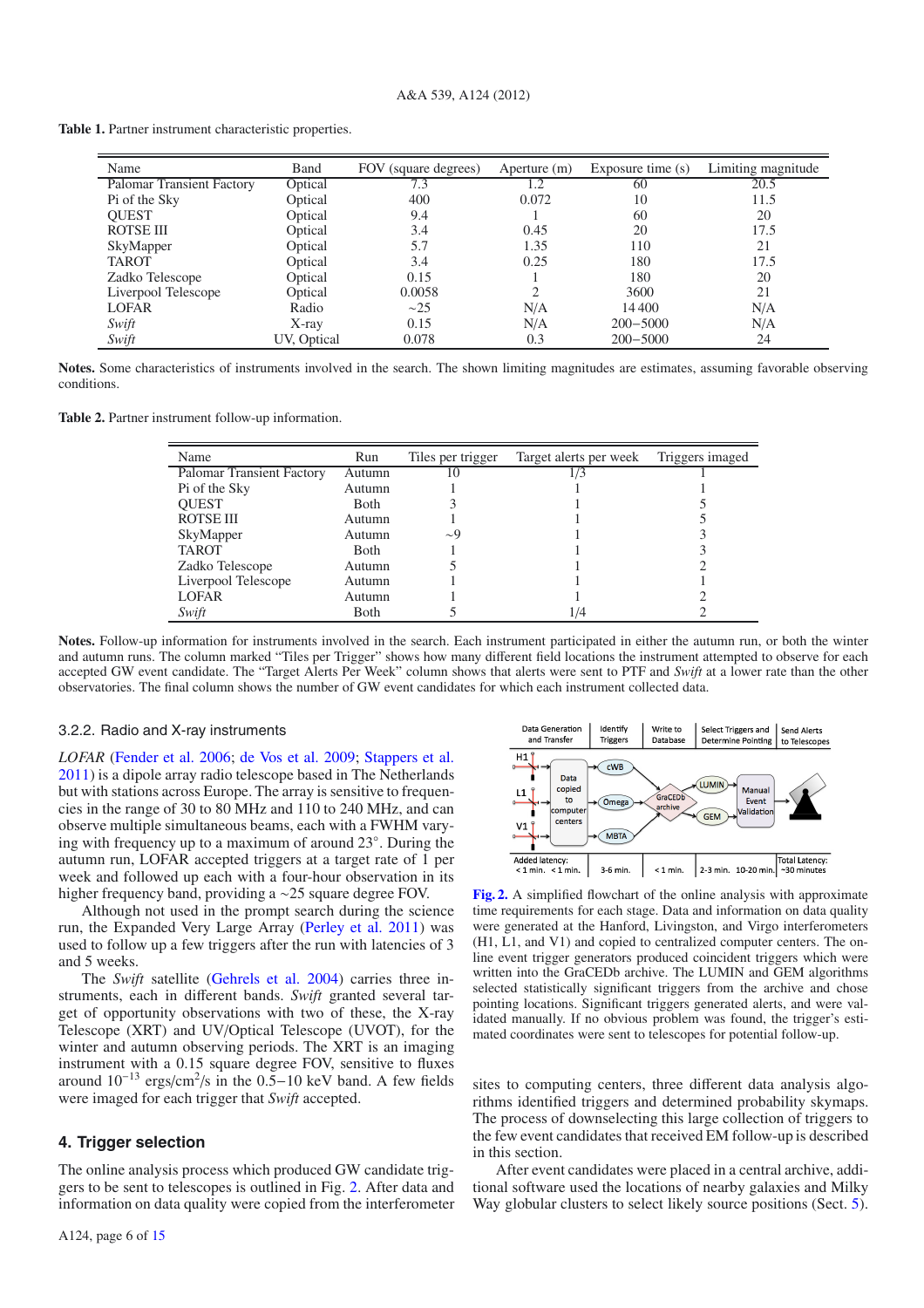Triggers were manually vetted, then the selected targets were passed to partner observatories which imaged the sky in an attempt to find an associated EM transient. Studies demonstrating the performance of this pipeline on simulated GWs are presented in Sect. [7.](#page-9-0)

#### <span id="page-6-3"></span>4.1. Trigger generation

Sending GW triggers to observatories with less than an hour latency represents a major shift from past LIGO/Virgo data analyses, which were reported outside the collaboration at soonest several months after the data collection. Reconstructing source positions requires combining the data streams from the LIGO-Virgo network using either fully coherent analysis or a coincidence analysis of single-detector trigger times. A key step in latency reduction was the rapid data replication process, in which data from all three GW observatory sites were copied to several computing centers within a minute of collection.

For the EM follow-up program, three independent GW detection algorithms (trigger generators), ran promptly as data became available, generating candidate triggers with latencies between five and eight minutes. Omega Pipeline and coherent WaveBurst (cWB), which are both described in [Abadie et al.](#page-13-82) [\(2010b](#page-13-82)), searched for transients (bursts) with only loose assumptions regarding waveform morphology. The Multi-Band Template Analysis (MBTA) [\(Marion 2004](#page-13-83)), searched for signals from coalescing compact binaries. Triggers were ranked by their "detection statistic", a figure of merit for each analysis, known as  $\Omega$ ,  $\eta$ , and  $\rho$ <sub>combined</sub>, respectively. The statistics  $\eta$  for cWB and  $\rho_{\text{combined}}$  for MBTA are related to the amplitude SNR of the signal across all interferometers while  $\Omega$  is related to the Bayesian likelihood of a GW signal being present. Triggers with a detection statistic above a nominal threshold, and occurring in times where all three detectors were operating normally, were recorded in the Gravitational-wave Candidate Event Database (GraCEDb).

The trigger generators also produced likelihood maps over the sky (skymaps), indicating the location from which the signal was most likely to have originated. A brief introduction to each trigger generator is presented in Sects. [4.1.1](#page-6-1)−[4.1.3.](#page-6-2)

## <span id="page-6-1"></span>4.1.1. Coherent WaveBurst

Coherent WaveBurst has been used in previous searches for GW bursts, such as [Abbott et al.](#page-13-84) [\(2009b\)](#page-13-84) and [Abadie et al.](#page-13-82) [\(2010b](#page-13-82)). The algorithm performs a time-frequency analysis of data in the wavelet domain. It coherently combines data from all detectors to reconstruct the two GW polarization waveforms  $h_{+}(t)$ and  $h<sub>x</sub>(t)$  and the source coordinates on the sky. A statistic is constructed from the coherent terms of the maximum likelihood ratio functional [\(Flanagan & Hughes 1998](#page-13-85); [Klimenko et al.](#page-13-86) [2005\)](#page-13-86) for each possible sky location, and is used to rank each location in a grid that covers the sky (skymap). A detailed description of the likelihood analysis, the sky localization statistic and the performance of the cWB algorithm is published else-where [\(Klimenko et al. 2011](#page-13-87)).

The search was run in two configurations which differ in their assumptions about the GW signal. The "unconstrained" search places minimal assumptions on the GW waveform, while the "linear" search assumes the signal is dominated by a single GW polarization state [\(Klimenko et al. 2011](#page-13-87)). While the unconstrained search is more general, and is the configuration that was used in previous burst analyses, the linear search has been shown to better estimate source positions for some classes of signals. For the online analysis, the two searches were run in parallel.

#### 4.1.2. Omega pipeline

In the Omega Pipeline search [\(Abadie et al. 2010b](#page-13-82)), triggers are first identified by performing a matched filter search with a bank of basis waveforms which are approximately (co)sine-Gaussians. The search assumes that a GW signal can be decomposed into a small number of these basis waveforms, and so is most sensitive to signals with a small time-frequency volume. Coincidence criteria are then applied, requiring a trigger with consistent frequency in another interferometer within a physically consistent time window. A coherent Bayesian position reconstruction code [\(Searle et al. 2008](#page-13-88), [2009](#page-13-89)) is then applied to remaining candidates. The code performs Bayesian marginalization over all parameters (time of arrival, amplitude and polarization) other than direction. This results in a skymap providing the probability that a signal arrived at any time, with any amplitude and polarization, as a function of direction. Further marginalization is performed over this entire probability skymap to arrive at a single number, the estimated probability that a signal arrived from any direction. The  $\Omega$  statistic is constructed from this number and other trigger properties.

## <span id="page-6-2"></span>4.1.3. MBTA

The Multi-Band Template Analysis (MBTA) is a low-latency implementation of the matched filter search that is typically used to search for compact binary inspirals [\(Marion 2004](#page-13-83); [Buskulic](#page-13-90) [2010\)](#page-13-90). In contrast to burst searches which do not assume any particular waveform morphology, MBTA specifically targets the waveforms expected from NS-NS, NS-BH and BH-BH inspirals. In this way it provides complementary coverage to the burst searches described above.

The search uses templates computed from a second order post-Newtonian approximation for the phase evolution of the signal, with component masses in the range  $1-34 M_{\odot}$  and a total mass of  $\lt 35 M_{\odot}$ . However, triggers generated from templates with *both* component masses larger than the plausible limit of the NS mass – conservatively taken to be  $3.5 M_{\odot}$  for this check – were not considered for EM follow-up, since the optical emission is thought to be associated with the merger of two neutron stars or with the disruption of a neutron star by a stellar-mass black hole.

Triggers from each interferometer are clustered and used to search for coincidence among the individual detectors. To generate a candidate event for follow-up, triggers with consistent physical parameters must be present in all three LIGO/Virgo interferometers. For each triple coincident trigger, the sky location was estimated using the time delay between detector sites and the amplitude of the signal measured in each detector [\(Fairhurst](#page-13-62) [2009\)](#page-13-62). Before the observing period, a set of simulated gravitational wave signals was used to measure the distribution of errors in recovering the time delays and signal amplitudes. The sky localization algorithm then uses these distributions to assign probabilities to each pixel on the sky.

#### <span id="page-6-0"></span>4.2. Estimating false alarm rates

The primary quantity used to decide whether an event should be considered a candidate for follow-ups was its FAR, the average rate at which noise fluctuations create events with an equal or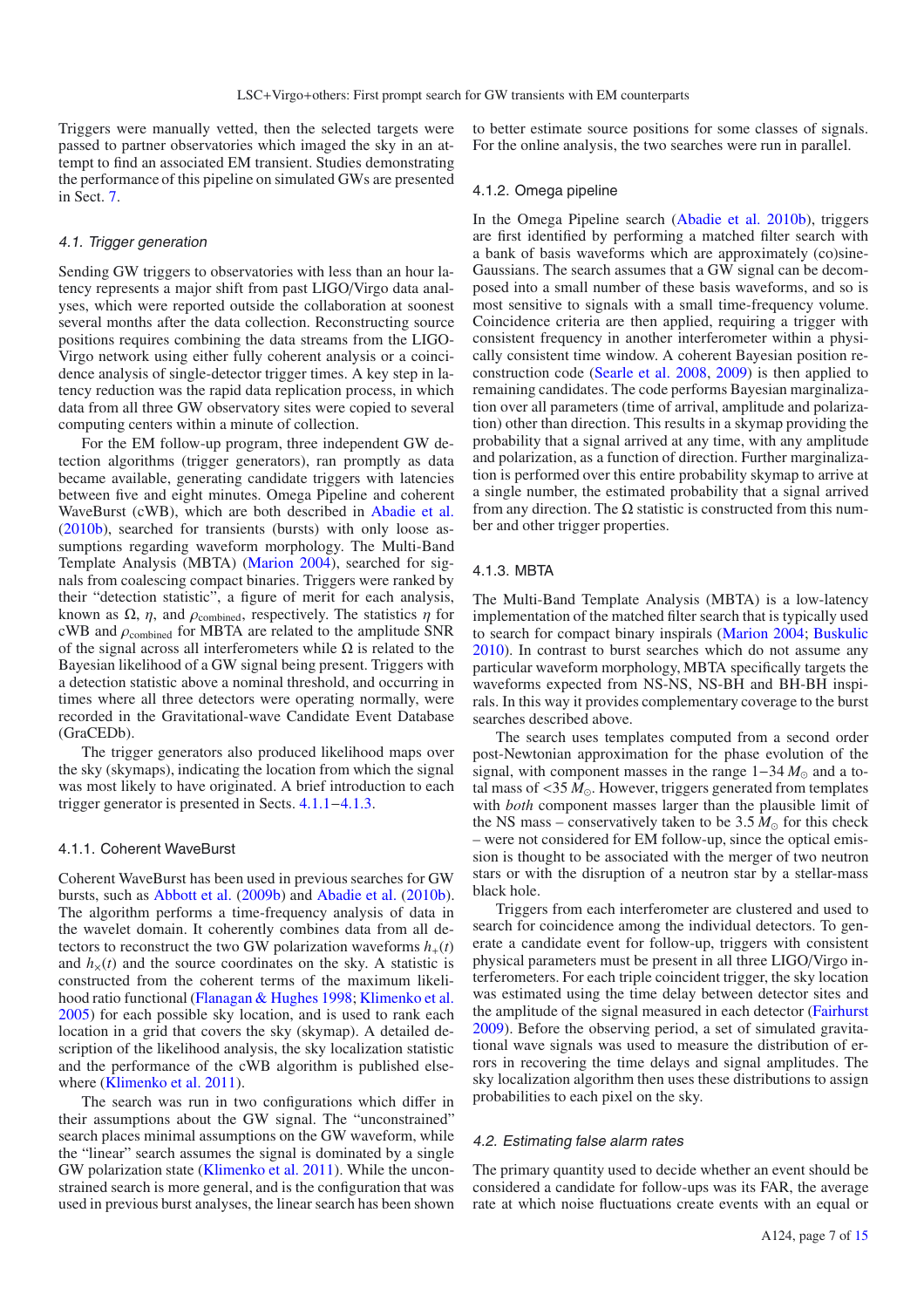greater value of the detection statistic. For the winter run, a FAR of less than 1 event per day of livetime was required to send an imaging request to the ground-based telescopes, with a higher threshold for *Swift*. For the autumn run, the FAR threshold was 0.25 events per day of livetime for most telescopes, with stricter requirements for sending triggers to Palomar Transient Factory and *Swift*. Livetime is here defined as time all three interferometers were simultaneously collecting usable science data.

As in previous all-sky burst searches, e.g. [Abbott et al.](#page-13-84) [\(2009b](#page-13-84)) and [Abadie et al.](#page-13-82) [\(2010b](#page-13-82)), the FAR for the two burst pipelines was evaluated using the time-shift method. In this method, artificial time shifts, between one second and a few hundred seconds, are applied to the strain series of one or more interferometers, and the shifted data streams are analyzed with the regular coherent search algorithm. The shifted data provide an estimate of the background noise trigger rate without any true coincident gravitational wave signals. During the online analysis, at least 100 time shifts were continuously evaluated with latencies between 10 min and several hours. The FAR of each event candidate was evaluated with the most recent available time shifts.

The MBTA pipeline evaluated the FAR analytically based on single interferometer trigger rates, rather than using time shifts. This is computationally simpler than the burst method. It is valid since MBTA is a coincident rather than a coherent analysis, and allows the FAR to be evaluated with data from the minutes immediately preceding the trigger time [\(Marion 2004](#page-13-83)).

#### 4.3. Online data quality

A number of common occurrences may make a stretch of interferometer data unsuitable for sensitive GW searches. Examples include times of large seismic disturbance, non-standard interferometer configurations, and temporary saturations of various photodiodes in the interferometer sensing and control system. To mark such times, monitor programs analyze auxiliary data to produce lists of abnormal time segments with low latency. When a trigger was identified, it was automatically checked against these lists; triggers which occurred in stretches of unacceptable data were automatically rejected. During this search, all three GW detectors were simultaneously collecting science quality data for roughly 45% of the time.

#### <span id="page-7-1"></span>4.4. Manual event validation

In addition to automated checks on data quality, significant triggers were manually vetted. Trigger alerts were broadcast to collaboration members via e-mail, text message, a website, and in the interferometer control rooms as audio alarms. For each alert, a low-latency pipeline expert conferred with personnel at each of the three observatory sites to validate the event. Pipeline experts and scientists monitoring data on-site provided 24/7 coverage in 8 h shifts. Assigned personnel confirmed the automated data quality results, checked plots for obvious abnormalities, and verified that there were no known disturbances at any of the three observatory sites.

The intention of manual event validation was to veto spurious events caused by known non-GW mechanisms that have not been caught by low-latency data quality cuts, not to remove every non-GW trigger. In fact, at current sensitivities, most or all of the triggers are unlikely to represent true astrophysical events. The trade-off for this additional check on the quality of the triggers was added latency (usually 10 to 20 min) between trigger identification and reporting to the EM observatories. It is possible that as the search matures in the Advanced LIGO/Virgo era the validation process can be fully automated.

## <span id="page-7-0"></span>**5. Choosing fields to observe**

The uncertainty associated with GW position estimates, expected to be several tens of square degrees [\(Fairhurst 2009\)](#page-13-62), is large compared to the FOV of most astronomical instruments. Moreover, the likely sky regions calculated from interferometer data may be irregularly shaped, or even contain several disjoint regions. It is impractical to image these entire regions given a limited amount of observing time for a given instrument. There is thus a need to carefully prioritize fields, or tiles, of an instrument to optimize the likelihood of imaging the true gravitational wave source.

The LUMIN software package was created to gather GW triggers from the three trigger generators, and use the skymaps and locations of known galaxies to select fields for each optical or radio instrument to observe. In addition, LUMIN includes tools that were used to facilitate trigger validation (Sect. [4.4\)](#page-7-1) and communication with robotic telescopes. Fields for observation with the *Swift* XRT and UVOT were selected with slightly different criteria by a separate software package, the Gravitational to Electro-Magnetic Processor (GEM). During the testing process, GEM also applied the tiling criteria for optical telescopes to simulated skymaps, and so provided an important consistency check between LUMIN and GEM.

#### 5.1. Galaxy catalog

The Gravitational Wave Galaxy Catalog (GWGC) [\(White et al.](#page-13-91) [2011\)](#page-13-91) was created to help this and future searches quickly identify nearby galaxies.

The catalog contains up-to-date information compiled from the literature on sky position, distance, blue magnitude, major and minor diameters, position angle and galaxy type for 53 225 galaxies ranging out to 100 Mpc, as well as 150 Milky Way globular clusters. [White et al.](#page-13-91) [\(2011\)](#page-13-91) compared the catalog with an expected blue light distribution derived from SDSS data and concluded that the GWGC is nearly complete out to ∼40 Mpc. The catalog improves on the issue of multiple entries for the same galaxy suffered by previous catalogs by creating the GWGC from a subset of 4 large catalogs, each of which lists a unique Principal Galaxy Catalogue (PGC) number for every galaxy [\(Paturel et al. 1989](#page-13-92)). The catalogs used were: an updated version of the Tully Nearby Galaxies Catalog [\(Tully 1987\)](#page-13-93), the Catalog of Neighboring Galaxies [\(Karachentsev et al. 2004](#page-13-94)), the V8k catalog [\(Tully et al. 2009\)](#page-13-95), and HyperLEDA [\(Paturel et al.](#page-13-96) [2003\)](#page-13-96). Also included is a list of 150 known Milky Way globular clusters [\(Harris 1996](#page-13-97)). These are all available freely online, but a local, homogeneous list is essential for rapid follow-up purposes.

## 5.2. Weighting and tiling algorithm

To make use of the galaxy catalog, and choose tiles for each GW trigger, similar algorithms have been implemented in the GEM and LUMIN software packages.

The position information from the trigger generators (see Sect. [4.1\)](#page-6-3) is encoded in skymaps that assign a likelihood to each  $0.4° \times 0.4°$  pixel in a grid covering the sky. In practice, only the 1000 most likely pixels are retained, limiting the sky area to roughly 160 square degrees. The search volume is further limited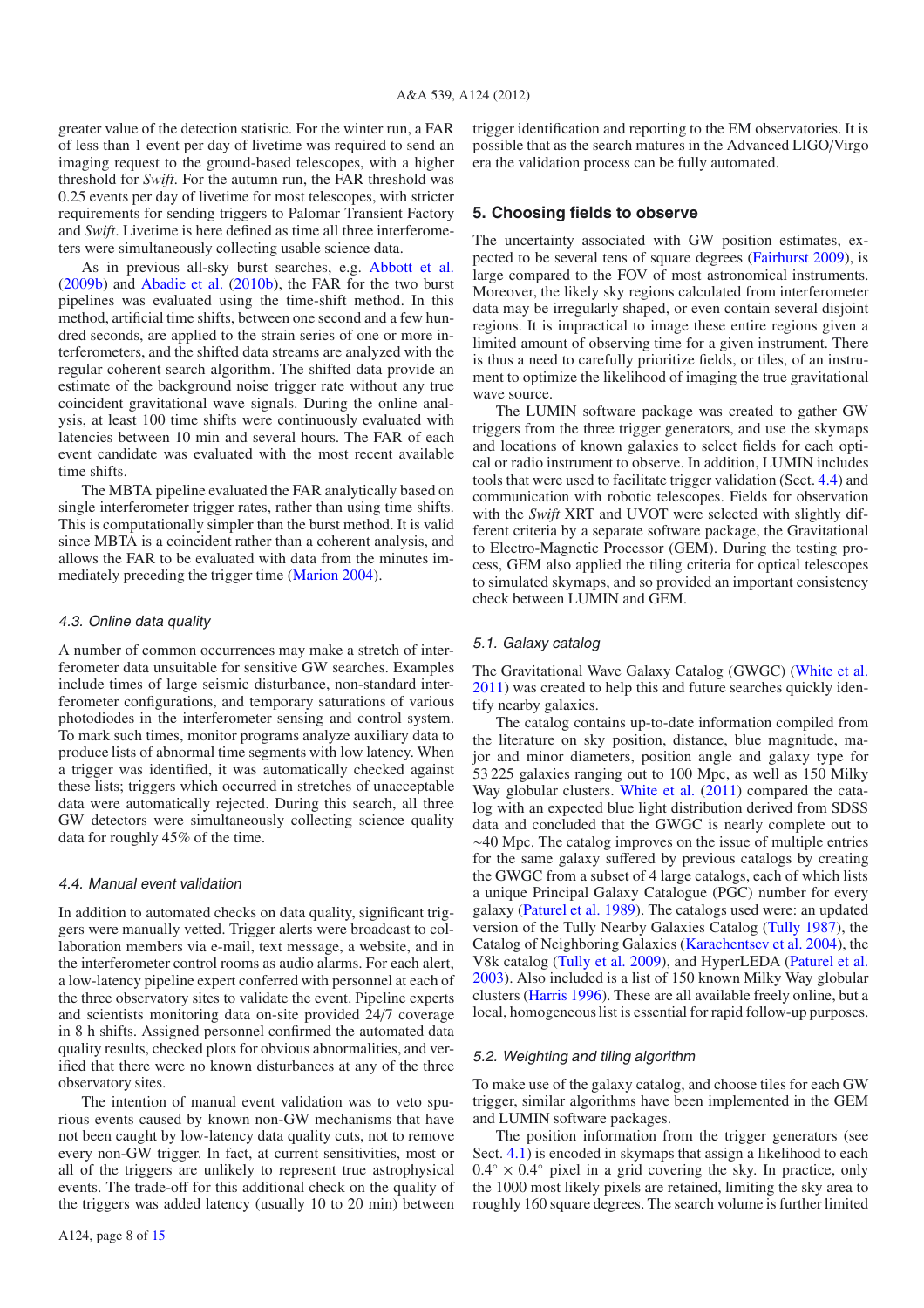<span id="page-8-0"></span>by keeping only objects in the catalog with an estimated distance of less than 50 Mpc, as the current sensitivity of the GW detectors makes it unlikely that binaries containing a neutron star would be detectable beyond this distance. Approximately 8% of the pixels in an average skymap contain a local galaxy or globular cluster listed in the GWGC catalog.

For burst triggers, the tiling algorithms treat the luminosity of each galaxy or globular cluster as a prior for its likelihood to host a GW emitting event. The blue light luminosity is used as a proxy for star formation, indicating the presence of massive stars that may be GW burst progenitors themselves and may evolve into compact binaries that eventually merge. In addition, weak sources of GWs are assumed to be more numerous than strong sources, so that a closer galaxy should contain more *detectable* [s](#page-13-63)ources [than](#page-13-63) [a](#page-13-63) [more](#page-13-63) [distant](#page-13-63) [galaxy](#page-13-63) [of](#page-13-63) [the](#page-13-63) [same](#page-13-63) [mass](#page-13-63) [\(](#page-13-63)Nuttall  $\&$ Sutton [2010](#page-13-63)). This leads to assigning the following likelihood to each pixel:

$$
P \propto \sum_{i} \frac{M_i L}{D_i} \tag{1}
$$

where *L* is the likelihood based only on the GW data, and *M* and *D* are the blue light luminosity (a rough proxy for mass) and distance of the associated galaxy or globular cluster. The sum is over all the objects associated with a particular pixel (which will be 0 or 1 galaxy for the majority of pixels). Extended nearby sources which have a major axis larger than the pixel size have their mass divided evenly over each pixel falling within the ellipse of the disk defined by their major and minor axes. Once this calculation is performed for each pixel, the entire skymap is renormalized to a total likelihood equal to unity.

Unlike the burst algorithms, MBTA assumes the GW source is a merging binary, and estimates some of the source's physical parameters for each trigger. This allows the galaxy catalog to be applied in a slightly different way. Each interferometer measures a quantity known as *e*ff*ective distance*

$$
D_{\text{eff}} = D \left[ F_+^2 \left( \frac{1 + \cos^2 t}{2} \right)^2 + F_\times^2 \cos^2 t \right]^{-1/2},\tag{2}
$$

where *D* is the actual distance to the source,  $\iota$  is the inclination angle between the direction to the observer and the angular momentum vector of the binary, and  $F_+$  and  $F_\times$  are the antenna response functions of the particular interferometer. The important feature of the effective distance is that it is always greater than or equal to the true distance to the source. For each MBTA trigger the galaxy catalog is then only considered out to the smallest effective distance measured for that trigger, with a maximum possible effective distance of 50 Mpc. After the catalog is downselected in this way, each pixel is weighted by the fraction of the catalog's total mass contained in that pixel, i.e.

$$
P = \sum_{i} M_i^{\text{frac}} L,\tag{3}
$$

with the sum over all galaxies associated with the pixel, and  $\sum_{k} M_k^{\text{frac}} = 1$  for a sum over the downselected catalog.

These procedures require a pixel's coordinates to be consistent with a known galaxy's location to be targeted by telescopes. However, in the case that the skymap does not intersect with any galaxies in the catalog, the likelihood from the GW skymap alone is used as each pixel's likelihood ( $P = L$ ). In practice, this is a very rare occurrence and only happens in the case of a very well-localized skymap.

The actual pointing coordinates requested for each telescope are selected to maximize the total contained *P* summed over pixels within the FOV. If multiple pointings are allowed with the same instrument, additional tiles with the next highest ranking are then selected. The tile selection process is illustrated in Fig. [3.](#page-9-1)

#### 5.3. Galaxy targeting for small-field instruments

The logic used for selecting pointings for the *Swift* satellite was similar to that of ground-based telescopes, except that, because the narrower *Swift* FOV required greater precision, care was taken to ensure the target galaxies were within the selected field. The coordinates supplied to *Swift* for follow-up were those of the matched galaxy itself in cases where there was only a single galaxy in a pixel, but the center of the  $0.4° \times 0.4°$  pixel in cases where the central coordinates of an extended source were outside the pixel or there were multiple galaxies in the pixel. Since fewer follow-ups were allowed using *Swift* than with other scopes, a minimum requirement was placed on the statistic *P* contained within the pixels selected for X-ray observation.

Zadko and Liverpool Telescope also have relatively narrow fields. For these telescopes, no attempt was made to capture multiple galaxies in a single field. Instead, the weighting scheme in Eq. [\(1\)](#page-8-0) was applied to each galaxy rather than each pixel, and the center coordinates of the top ranked galaxies were passed to the observatories.

## **6. Observing strategy**

#### 6.1. Communication

After an event candidate passed manual inspection, a script was launched to pass the GPS time and selected field center locations to the QUEST, ROTSE III, SkyMapper, TAROT, Zadko, Liverpool Telescope, and LOFAR observatories. During the autumn run, a total of five such alerts were sent. During the (earlier) winter run, 8 event candidates were passed to the TAROT and QUEST observatories. The number of field locations passed to each telescope for each GW event candidate are listed as the "Tiles per Trigger" in Table [2.](#page-5-1) During the autumn run, in cases where the fields selected for a particular instrument were unobservable due to daylight or latitude, no alert was sent to the observatory. In most cases, alerts were sent via a direct socket connection from a LIGO computing center at Caltech with IP mask protection. Alerts to ROTSE III, SkyMapper, TAROT, and Zadko used the format of GCN notices. Alerts to LOFAR and the Liv[erpool Telescope used the VOEvent format \(](#page-13-98)Williams & Seaman [2006\)](#page-13-98). For QUEST, the GPS time and field positions were posted as ASCII tables to a password protected web site which was regularly polled by the QUEST scheduler.

The Palomar Transient Factory received field locations and GPS times using the VOEvent format via a socket connection, but with a more restrictive FAR threshold than the other optical telescopes, and so triggers were only sent to PTF if the on-call team executed a separate script. Alerts to *Swift* also required extra action by the on-call team, who entered field coordinates in an online form. The Pi of the Sky prototype telescope was engaged through automated e-mails and manual checks of a password protected web page.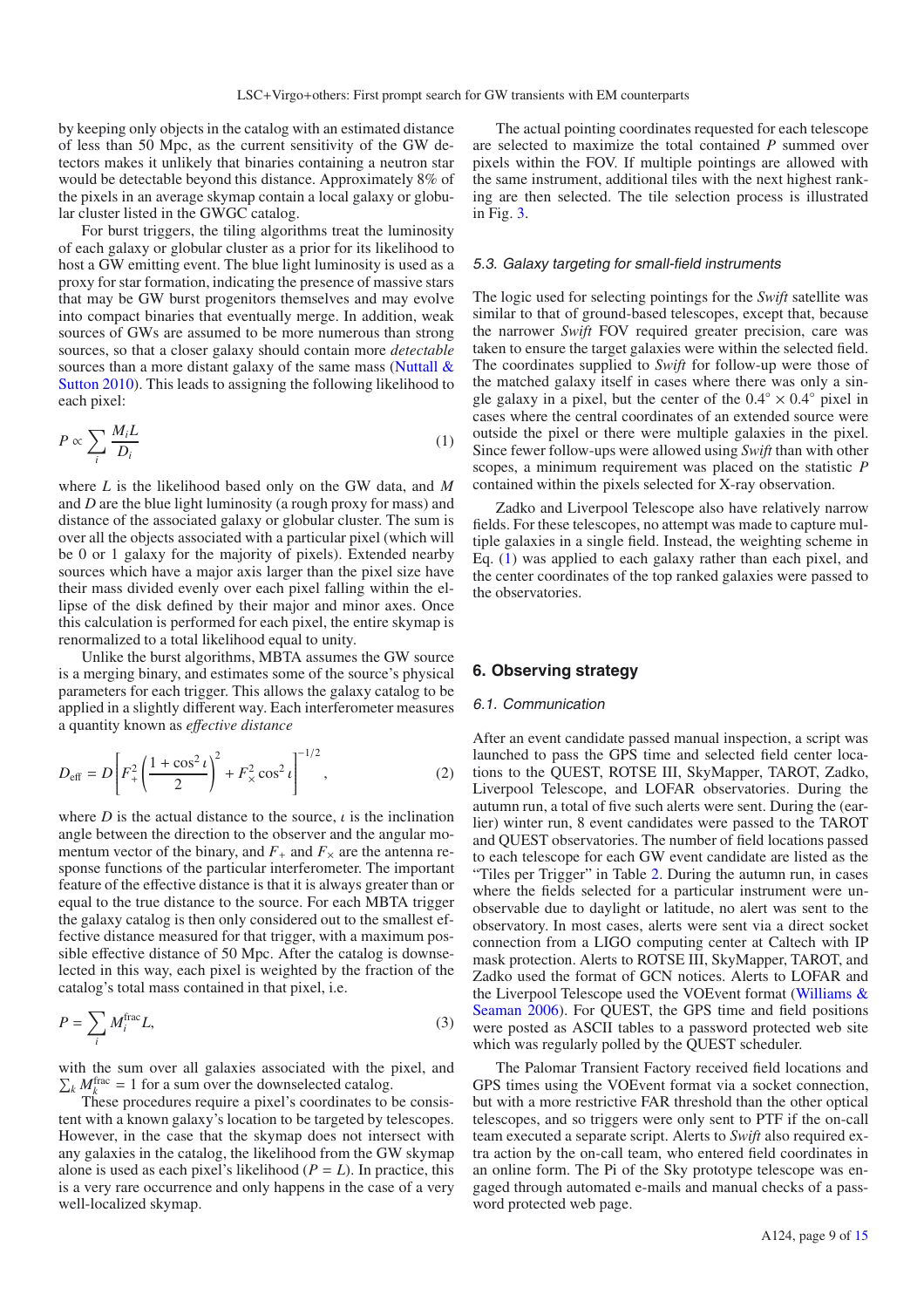<span id="page-9-1"></span>

**[Fig. 3.](http://dexter.edpsciences.org/applet.php?DOI=10.1051/0004-6361/201118219&pdf_id=3)** The weighting and tiling process for a simulated signal reconstructed by cWB. The skymap is shown in the *left panel* with the highest likelihood regions in red, and lower ranked pixels in blue, along with galaxy locations marked as black circles. The *right panel* shows the location and approximate size of the three chosen QUEST tiles, along with the locations of pixels that are retained after weighting by the galaxy catalog. The injection location is caught by the southernmost tile, and is marked with an asterisk.

## 6.2. Telescope response

The wide variety of telescopes involved in the search led to a diversity of observing strategies, with each partnering group applying a different cadence. By design, most of the telescopes in the network were robotic, and could respond to alerts without human intervention. In a few cases this allowed response times of less than a minute after an alert was sent, though response times of a few hours were more typical due to wait time for targets to be overhead.

During the winter run, QUEST responded to three triggers, making 2 exposures of each field on the night of the request. TAROT responded to one winter run trigger, taking six images on the night of the request. *Swift* also responded to one trigger in the winter run, taking one exposure of each field following the request, and then a second set of exposures on a later date to be used as reference images.

For most observatories in the summer run, the observing plan called for capturing a first image of the selected fields as rapidly as possible, with follow-up observations every night or every other night out to five days after the trigger time. For the optical observatories, any night's observation included 2 or more exposures for each field, to help eliminate asteroids, CCD artifacts, and other contaminants from the data set. In addition, some fields were imaged at later times, up to a month after the trigger time, to provide reference images, or possibly to capture a light curve with a late brightening time. TAROT, Zadko, PTF, QUEST, and Pi of the Sky all followed this recipe. ROTSE executed a more aggressive observing plan, collecting a set of 30 images in rapid succession on the first night, and then sets of eight images on each of 15 nights following the trigger with intervals of two days on average. As in the winter run, *Swift* made one exposure of each field following the trigger, and then collected a reference image after a lag of several weeks. The Liverpool Telescope devoted roughly one hour of observation upon receiving a trigger, and then collected reference images a few weeks after the trigger time. The LOFAR response was not automated. A telescope operator made a single, four hour observation one to four days after delivery of a trigger. SkyMapper also required manual intervention to respond to a trigger, and so responded on a best effort basis.

## <span id="page-9-0"></span>**7. Performance study**

## 7.1. Simulated Waveform Injections

An ensemble of simulated GW signals was generated to measure the effectiveness of the reconstruction and follow-up procedures. For the Omega and cWB burst pipelines, these "software injections" were a mix of ad hoc sine-Gaussian, Gaussian, and white noise burst waveforms similar in type and distribution to th[ose used in previous LIGO](#page-13-84)/Virgo all-sky analyses (Abbott et al. [2009b](#page-13-84); [Abadie et al. 2010b\)](#page-13-82). While these waveforms are not based on specific astrophysical models, they do a good job of characterizing detector response for signals in specific frequency ranges (sine-Gaussians) and broadband signals (whitenoise bursts). For MBTA (see Sect. [4.1.3\)](#page-6-2), injections were drawn from NS-NS and NS-BH inspiral waveforms with a range of parameters. To emulate a realistic spatial distribution, each injection was calculated with a source distance and direction inside a randomly selected galaxy from the GWGC and the simulated GW amplitudes were weighted to be inversely proportional to distance. Only galaxies within 50 Mpc were included in the simulation, with weighting factors applied so that the probability of originating from each galaxy was proportional to its blue light luminosity. The simulation set and the analysis used the same catalog, so the results presented in Figs. [6](#page-11-0)−[8](#page-12-0) make the assumption that the blue light luminosity distribution of galaxies in the GWGC is a good tracer of GW sources in the local universe. Signals were superimposed on real LIGO-Virgo gravitational wave data taken between August and December 2009.

While performance studies in this paper were done using software injections, a relatively small number of tests in which a signal was physically put into the interferometer via actuators ("hardware injections") were also performed, providing an additional cross-check.

#### 7.2. Testing results

Because the skymap likelihood regions are often irregularly shaped, the size of the uncertainty region is characterized by the "searched area", defined as the angular area of the skymap with likelihood greater than the likelihood at the true source location.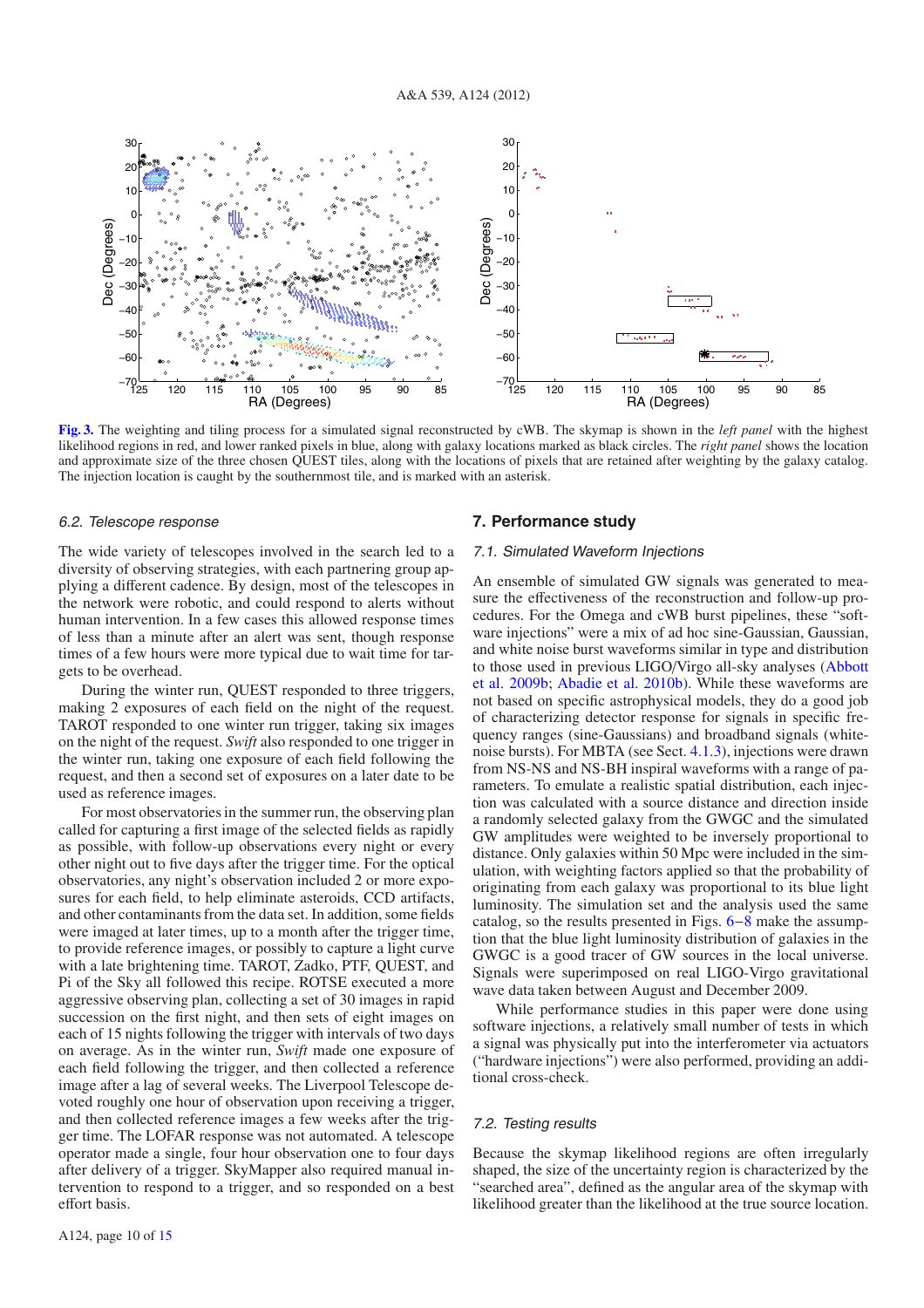

The median searched area as a function of signal strength is plotted for both cWB and Omega Pipeline in Fig. [4.](#page-10-0) Here, gravitational wave amplitudes are expressed in terms of their root-sumsquared amplitude:

$$
h_{\rm rss} \equiv \sqrt{\int (|h_{+}(t)|^2 + |h_{\times}(t)|^2) dt}
$$
 (4)

where  $h_{+}$  (*t*) and  $h_{\times}$  (*t*) are the plus- and cross-polarization strain functions of the wave. Since  $h$  is a dimensionless quantity,  $h_{\text{rss}}$ is given in units of  $Hz^{-1/2}$ . For this data, signals near the detection threshold would have  $h_{\text{rss}} \sim 10^{-21} \text{Hz}^{-1/2}$ , roughly corresponding to the cWB statistic  $\eta \sim 5$  [\(Abadie et al. 2010b\)](#page-13-82). These signals were typically localized with median search areas of several tens of square degrees. The coherent position reconstruction algorithms are "tuned" to localize these near-threshold signals as accurately as possible; as a result, some of the plots reveal a degradation in algorithm performance for very loud signals. Median searched area is shown for MBTA in Fig. [5,](#page-10-1) as a function of the combined SNR of the signal:

$$
\rho_{\text{combined}} \equiv \sqrt{\rho_{\text{H1}}^2 + \rho_{\text{L1}}^2 + \rho_{\text{V1}}^2},\tag{5}
$$

where  $\rho_{H1}^2$ ,  $\rho_{L1}^2$ , and  $\rho_{V1}^2$  are the single detector SNRs seen in the Hanford Tivingston and Virgo instruments respectively Hanford, Livingston and Virgo instruments, respectively.

The simulated GW signals described above were also used to test the tiling software in order to determine the success rate for imaging the correct sky location with realistic detector noise, reconstructed skymap shapes, and telescope FOVs. The LUMIN software package was used to determine pointings for groundbased telescopes and GEM was used for *Swift*.

Some of the results of this simulation can be seen in Fig. [6.](#page-11-0) The results are plotted as a function of the ranking statistic used by each pipeline. On the y-axis, the "Fraction of triggers imaged" represents the fraction of triggers with the given detection

<span id="page-10-0"></span>**[Fig. 4.](http://dexter.edpsciences.org/applet.php?DOI=10.1051/0004-6361/201118219&pdf_id=4)** Plots of typical uncertainty region sizes for the Omega (*top*) and unconstrained cWB (*bottom*) pipelines, as a function of GW strain amplitude at Earth, for various waveform types. The "searched area" is the area of the skymap with a likelihood value greater than the likelihood value at the true source location *before* the galaxy catalog is used to further limit the search region. The solid line with symbols represents the median (50%) performance, while the upper and lower dashed lines show the 75% and 25% quartile values. Near the detection threshold ( $\hat{h}_{\text{rss}}$  ~ 10<sup>-21</sup> Hz<sup>-1/2</sup>), uncertainty regions are typically between 10 and 100 square degrees. The Omega pipeline performs poorly on white noise bursts but exceptionally well on sine-Gaussians because it is designed to identify signals that are well-localized in frequency space.

<span id="page-10-1"></span>

**[Fig. 5.](http://dexter.edpsciences.org/applet.php?DOI=10.1051/0004-6361/201118219&pdf_id=5)** Plots of uncertainty region sizes for the MBTA pipeline as a function of combined SNR ( $\rho_{\text{combined}}$ ). The solid line with symbols represents the median (50%) performance, while the upper and lower dashed lines show the 75% and 25% quartile values. The expected detection threshold is around  $\rho_{\text{combined}} \sim 12$ .

statistic that have the correct image location included within the selected tiles. Given a GW trigger, the success rate plotted in Fig. [6](#page-11-0) estimates the odds of choosing the right sky position. In this figure, note that the "whole skymap" is limited to 160 square degrees, and so does not always include the true source location. The thresholds for initiating follow-ups varied with the condition of the interferometers, but was typically around 3.0 for  $\Omega$ ,  $\eta$  = 3.5 for cWB, and  $\rho_{\text{combined}}$  = 10 for MBTA. The complex behavior of the Omega efficiency curve is related to the use of a hybrid detection statistic which utilizes different methods depending on SNR range. Clearly, events with SNR near the threshold for triggering follow-ups, the most likely scenario for the first detections, are the most difficult to localize.

Example efficiency curves for the burst simulation are shown in Fig. [7.](#page-11-1) The efficiency for each marker on the plot is calculated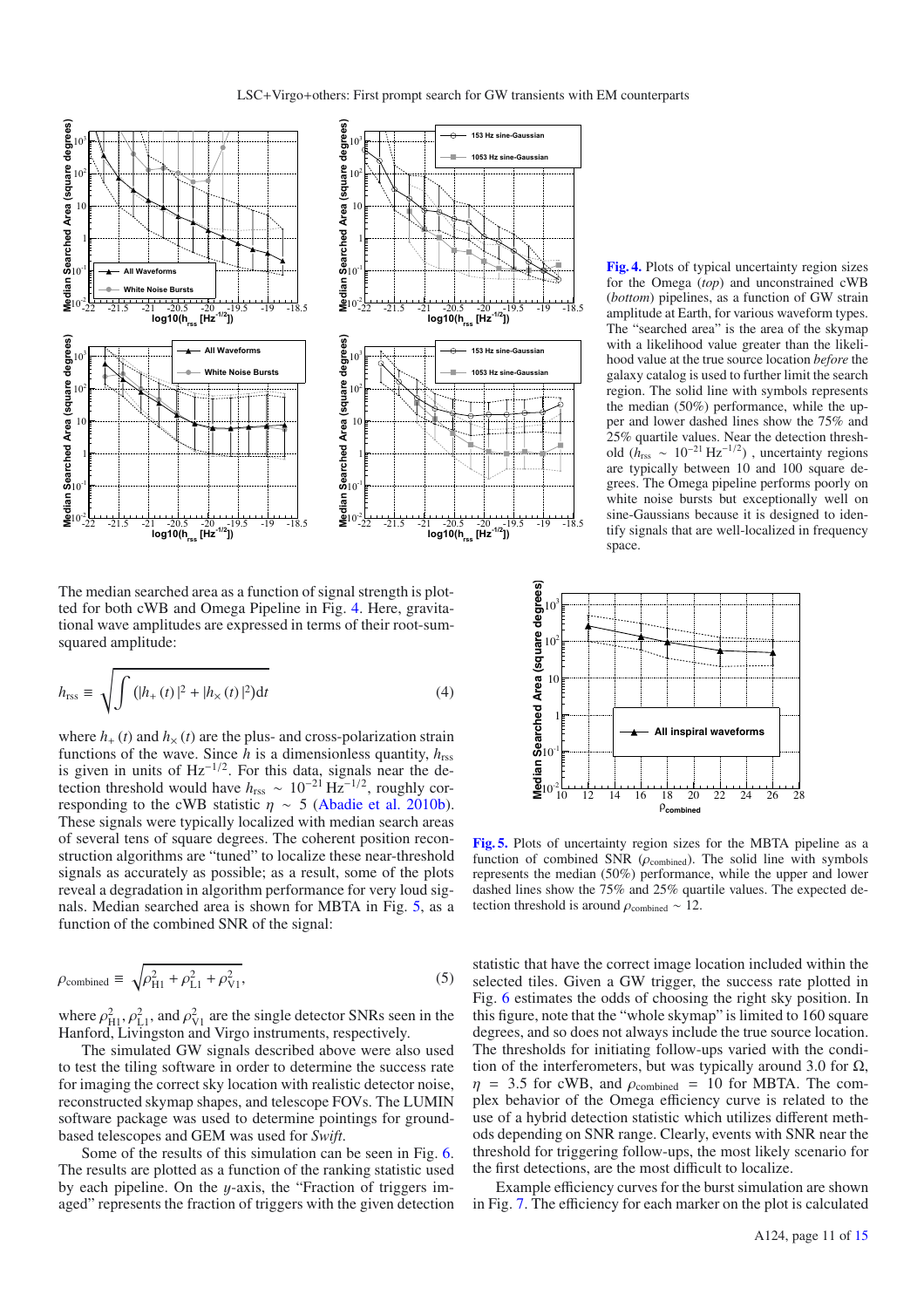

<span id="page-11-0"></span>**[Fig. 6.](http://dexter.edpsciences.org/applet.php?DOI=10.1051/0004-6361/201118219&pdf_id=6)** Success rates for the tile selection process based on unconstrained cWB (*top*), Omega (*middle*), and MBTA (*bottom*) skymaps. An injection recovered with the detection statistic shown on the horizontal axis is considered a success if the correct source location is included in one of the chosen tiles. Typical thresholds for follow-up are  $\Omega = 3.0$ ,  $\eta = 3.5$ , and  $\rho_{\text{combined}} = 10$ . Each tile is  $1.85^\circ \times 1.85^\circ$ , the FOV of both the ROTSE and TAROT telescopes. Statistical uncertainties are small with respect to the markers.

as the fraction of signals for which the injected location was successfully imaged, for an  $h_{\text{rss}}$  range centered on the marker. Specifically, we require that:

- 1. the trigger's ranking statistic is higher than the threshold, which is chosen to enforce a FAR of about 1 GW trigger per day of livetime;
- 2. the true source location is included in one of the chosen tiles. Five tiles are allowed for *Swift*, three tiles for the QUEST camera, and one tile for all other telescopes.



<span id="page-11-1"></span>**[Fig. 7.](http://dexter.edpsciences.org/applet.php?DOI=10.1051/0004-6361/201118219&pdf_id=7)** Fractional success as a function of strain at Earth for combinations of the Omega and cWB burst pipelines. Success rates assume 5 pointings for each event for *Swift* (*top*) and 3 for QUEST (*bottom*). Fractional success is end-to-end from triggering by pipeline to successful pointing, with a threshold for follow-up approximating a FAR of one per day. The "Logical Or" curve counts a success if either linear cWB or Omega correctly localized the event, effectively doubling the allowed number of tiles. Some curves show degraded performance for very loud signals because the algorithms are tuned to optimize performance for weaker events close to the detection threshold. Statistical uncertainties are small with respect to the markers.

Note that efficiencies in this figure do not reach unity even for loud events primarily due to the difficulty of correctly localizing GWs in some regions of the sky where the antenna response of one or more interferometers is poor.

The efficiencies produced with these criteria are upper limits on what would be detected in a real search. They assume that the EM transient is very bright, and will always be detected if the correct sky location is imaged. The quoted efficiencies do not account for the fact that some chosen tiles will not be observed due to restrictions from weather, instrument availability, proximity to the Sun or Moon, or the application of a manual veto. The exact behavior of the efficiency curves will vary depending on the morphologies of the simulation waveforms selected. Finally, the chosen GW trigger FAR of one event per day presumes the false alarm fraction from the EM transient classification pipeline will be low enough to make a coincidence significant. Many of these additional complications and their associated impact on efficiency are described in [Metzger & Berger](#page-13-99) [\(2012\)](#page-13-99).

Nevertheless, these curves provide a measure of the potential for joint EM/GW searches. If the number of incidental EM transients in the observed fields can be understood and controlled, then the addition of EM data can effectively increase the search sensitivity to very weak GW signals. For occasional strong GW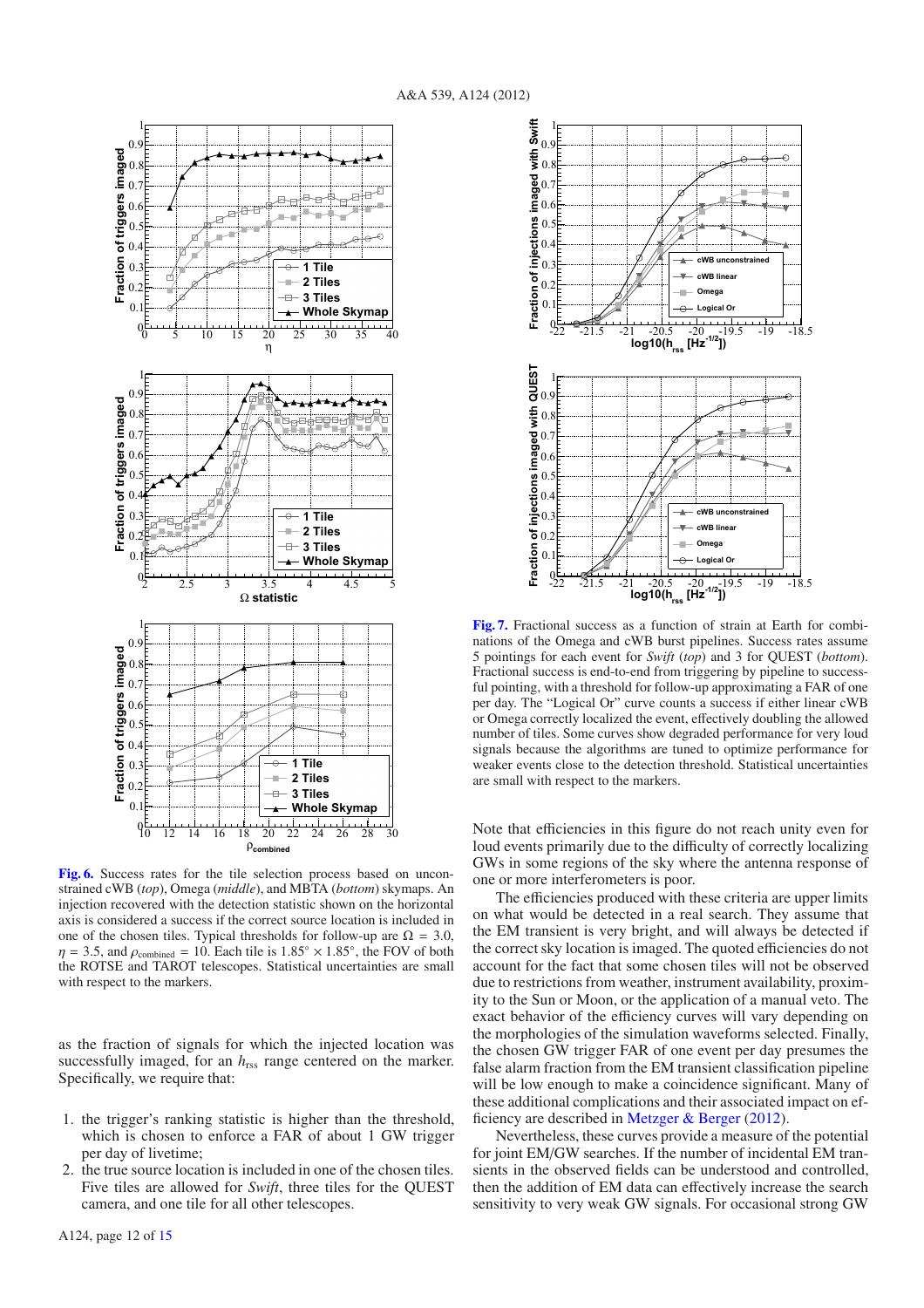<span id="page-12-0"></span>

**[Fig. 8.](http://dexter.edpsciences.org/applet.php?DOI=10.1051/0004-6361/201118219&pdf_id=8)** Fractional success rate for simulated gravitational wave signals with (dashed) and without (solid) including calibration uncertainties. QUEST results assume 3 pointings, *Swift* results assume 5 pointings and TAROT/ROTSE results assume 1 pointing.

signals, the plots suggest that only a few pointings of a telescope are enough to image the true location with better than 50% efficiency.

#### 7.3. Calibration uncertainty

Uncertainty in the calibration of GW detectors [\(Abadie et al.](#page-13-100) [2010a](#page-13-100); [Accadia et al. 2011](#page-13-101)) may impact the ability to correctly choose the right fields to observe with EM instruments. To estimate the potential detriment to pointing, we generated a second set of simulated burst signals, with each signal including some level of miscalibration corresponding to realistic calibration errors. Before being added to detector noise, each astrophysical signal was scaled in amplitude by a factor between 0.85 and 1.15, and shifted in time by between  $-150$  and 150  $\mu$ s. The exact amplitude and time "jitter" were randomly selected from flat distributions for each signal entering each detector. The bounds of the distribution of values for the timing and amplitude jitter were chosen to match preliminary estimates for the LIGO and Virgo calibration error budgets around 150 Hz for the 2009–2010 run. Well above this frequency, the actual timing errors are likely less than this model; the simulation is conservative in this sense.

Some of the results of this simulation, with the cWB algorithm, may be seen in Fig. [8.](#page-12-0) The success rate is shown for the entire pipeline, assuming one pointing of a  $1.85° \times 1.85°$  FOV, three pointings of the QUEST FOV, and five pointings of a *Swift* FOV. The curves are shown both with and without the effects of calibration uncertainty. For the low SNR signals that are the most likely for first detections,  $\eta \leq 10$ , the efficiency is within a few percent with and without the calibration uncertainty. This is expected, since at low signal to noise ratio, timing uncertainty from detector noise is larger than timing uncertainty due to calibration [\(Fairhurst 2009\)](#page-13-62). However, for louder signals, the ability to correctly choose the right sky location is seen to be modestly impacted by the accuracy of the calibration.

## **8. Summary**

Mergers of compact binary systems containing neutron stars, as well as some other energetic astrophysical events, are expected to emit observable transients in both the gravitational wave and electromagnetic channels. Observing populations of joint signals would likely reveal many details of the GW sources, and could even constrain cosmological models.

During 2009 and 2010, the LIGO and Virgo collaborations partnered with a large, heterogeneous group of EM observatories to jointly seek transient signals. X-ray, optical, and radio observatories collected follow-up observations to GW triggers that were delivered with ∼30 min of latency. Analysis of the multiinstrument data set is currently in progress, and the results of the search for jointly observed transients will be published at a later date.

A Monte Carlo study of the GW data analysis algorithms used in the low latency pipeline demonstrated the ability of the LIGO/Virgo network to localize transient GW events on the sky. Localization ability depends strongly on the SNR of the GW signal; lower SNR signals are more difficult to localize, but are also the more likely scenario for the first detections. Signals with SNR near the detection threshold were localized with median sky areas between 10 and 100 square degrees. After limiting the search to known galaxies and Milky Way globular clusters within the detection range of the GW observatories, the simulation shows that the correct location of signals detected near threshold can be imaged with 30−50% success with three fields of size  $1.85^\circ \times 1.85^\circ$ , for instance. Moreover, the ability to image the source position is seen to be only marginally impacted by realistic levels of calibration uncertainty.

This search establishes a baseline for low-latency analysis with the next-generation GW detectors Advanced LIGO and Advanced Virgo. Installation of these second-generation detectors is already in progress, with observations expected to begin around 2015. Developing a low-latency response to GW triggers represents the first steps toward solving the many logistical and technical challenges that must be overcome to collect prompt, multiwavelength, EM observations of GW source progenitors. The integration of GW and EM observatories is likely to continue to develop over the next few years as the scientific community prepares to utilize the many opportunities promised by the impending global network of advanced GW detectors.

*Acknowledgements.* The authors gratefully acknowledge the support of the United States National Science Foundation for the construction and operation of the LIGO Laboratory, the Science and Technology Facilities Council of the United Kingdom, the Max-Planck-Society, and the State of Niedersachsen/Germany for support of the construction and operation of the GEO600 detector, and the Italian Istituto Nazionale di Fisica Nucleare and the French Centre National de la Recherche Scientifique for the construction and operation of the Virgo detector. The authors also gratefully acknowledge the support of gravitational wave research by these agencies and by the Australian Research Council, the International Science Linkages program of the Commonwealth of Australia, the Council of Scientific and Industrial Research of India, the Istituto Nazionale di Fisica Nucleare of Italy, the Spanish Ministerio de Educación y Ciencia, the Conselleria d'Economia Hisenda i Innovació of the Govern de les Illes Balears, the Foundation for Fundamental Research on Matter supported by The Netherlands Organisation for Scientific Research, the Polish Ministry of Science and Higher Education, the FOCUS Programme of Foundation for Polish Science, the Royal Society, the Scottish Funding Council, the Scottish Universities Physics Alliance, The National Aeronautics and Space Administration, the Carnegie Trust, the Leverhulme Trust, the David and Lucile Packard Foundation, the Research Corporation, and the Alfred P. Sloan Foundation. The authors acknowledge support for TAROT from the French Ministère des Affaires Étrangères and Ministère de l'Enseignement Supérieur et de la Recherche. The observations by ROTSE-III were supported by NASA grant NNX08AV63G and NSF grant PHY-0801007. The work with *Swift* was partially supported through a NASA grant/cooperative agreement number NNX09AL61G to the Massachusetts Institute of Technology. The contribution from the "Pi of the Sky" group was financed by the Polish Ministry of Science in 2008-2011 as a research project. We thank Joshua S. Bloom for useful discussions on the rates of PTF transients and their classification. This document has been assigned LIGO Laboratory document number LIGO-P1000061-v19.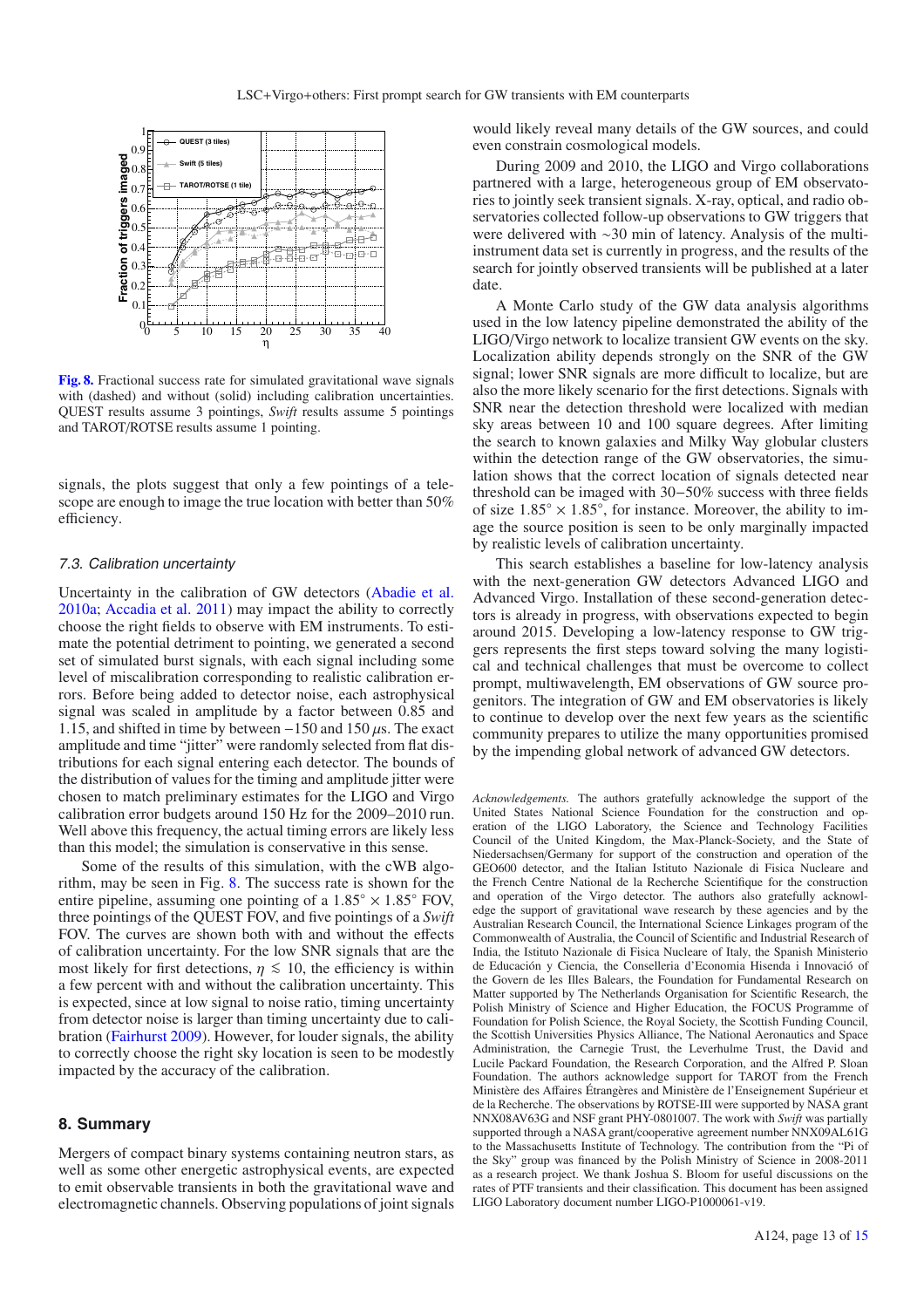#### <span id="page-13-69"></span><span id="page-13-26"></span><span id="page-13-24"></span><span id="page-13-19"></span><span id="page-13-2"></span>A&A 539, A124 (2012)

## **References**

- <span id="page-13-100"></span>Abadie, J., Abbott, B., Abbott, R., et al. 2010a, Nuclear Instruments and Methods in Physics Research Section A: Accelerators, Spectrometers, Detectors and Associated Equipment, 624, 223
- <span id="page-13-82"></span>Abadie, J., Abbott, B. P., Abbott, R., et al. 2010b, Phys. Rev. D, 81, 102001
- <span id="page-13-6"></span>Abadie, J., Abbott, B. P., Abbott, R., et al. 2010c, Classic. Quant. Grav., 27, 173001
- <span id="page-13-0"></span>Abbott, B. P., Abbott, R., Adhikari, R., et al. 2009a, Reports Prog. Phys., 72, 076901
- Abbott, B. P., Aniceto, I., & Sax, O. O., et al. 2009b, Phys. Rev. D, 80, 102001
- <span id="page-13-84"></span><span id="page-13-57"></span>Abbott, B. P., Abbott, R., Acernese, F., et al. 2010a, ApJ, 715, 1438
- <span id="page-13-1"></span>Accadia, T., Acernese, F., Antonucci, F., et al. 2011a, Classic. Quant. Grav., 28, 114002
- <span id="page-13-101"></span>Accadia, T., Acernese, F., Antonucci, F., et al. 2011b, Classic. Quant. Grav., 28, 025005
- <span id="page-13-4"></span>Acernese, F., Alshourbagy, M., Amico, P., et al. 2008, Classic. Quant. Grav., 25, 184001
- <span id="page-13-73"></span>Akerlof, C. W., Kehoe, R. L., McKay, T. A., et al. 2003, PASP, 115, 132
- <span id="page-13-46"></span>Andersson, N., Ferrari, V., Jones, D. I., et al. 2011, Gen. Relat. Grav., 43, 409
- Baltay, C., Rabinowitz, D., Andrews, P., et al. 2007, PASP, 119, 1278
- <span id="page-13-72"></span><span id="page-13-22"></span>Beacom, J. F., & Vogel, P. 1999, Phys. Rev. D, 60, 033007
- <span id="page-13-65"></span>Berger, E. 2010, ApJ, 722, 1946
- Bloom, J. S., Holz, D. E., Hughes, S. A., et al. 2009 [arXiv:0902.1527v1]
- <span id="page-13-59"></span><span id="page-13-11"></span>Bloom, J. S., Richards, J. W., Nugent, P. E., et al. 2011, PASP, submitted [arXiv:1106.5491]
- <span id="page-13-90"></span>Buskulic, D. 2010, Classic. Quant. Grav., 27, 194013
- 
- <span id="page-13-31"></span>Corsi, A., & Mészáros, P. 2009, ApJ, 702
- <span id="page-13-75"></span><span id="page-13-61"></span>Coward, D. M., Gendre, B., Sutton, P. J., et al. 2011, MNRAS, 415, L26
- Coward, D. M., Todd, M., Vaalsta, T. P., et al. 2010, PASA, 27, 331
- <span id="page-13-12"></span>Cutler, C., Apostolatos, T. A., Bildsten, L., et al. 1993, Phys. Rev. Lett., 70, 2984
- <span id="page-13-42"></span>Dalal, N., Holz, D. E., Hughes, S., & Jain, B. 2006, Phys. Rev. D, 74, 063006
- <span id="page-13-40"></span>Damour, T., & Vilenkin, A. 2000, Phys. Rev. Lett., 85, 3761
- <span id="page-13-78"></span>de Vos, M., Gunst, A. W., & Nijboer, R. 2009, IEEE Proc., 97, 1431
- <span id="page-13-62"></span>Fairhurst, S. 2009, New J. Phys., 11, 123006
- <span id="page-13-70"></span>Fairhurst, S. 2011, Classic. Quant. Grav., 28, 105021
- Fender, R., Wijers, R., Stappers, B., et al. 2006, Proc. Sci., MQW6, 104
- <span id="page-13-77"></span><span id="page-13-45"></span>Flanagan, E. E., & Hinderer, T. 2008, Phys. Rev. D, 77, 021502
- <span id="page-13-85"></span>Flanagan, E., & Hughes, S. 1998, Phys. Rev. D, 57, 4566
- <span id="page-13-29"></span>Fryer, C. L., Holz, D. E., & Hughes, S. A. 2002, ApJ, 565, 430
- <span id="page-13-81"></span>Gehrels, N., Chincarini, G., Giommi, P., et al. 2004, ApJ, 611, 1005
- <span id="page-13-16"></span>Gehrels, N., Ramirez-Ruiz, E., & Fox, D. B. 2009, ARA&A, 47, 567
- Granot, J., Panaitescu, A., Kumar, P., & Woosley, S. E. 2002, ApJ, 570, L61
- <span id="page-13-36"></span><span id="page-13-23"></span>Halzen, F., & Raffelt, G. G. 2009, Phys. Rev. D, 80, 087301
- <span id="page-13-97"></span>Harris, W. E. 1996, AJ, 122, 1487
- <span id="page-13-3"></span>Harry, G. M., the LIGO Scientific Collaboration 2010, Classic. Quant. Grav., 27, 084006
- <span id="page-13-48"></span>Hinderer, T., Lackey, B. D., Lang, R. N., & Read, J. S. 2010, Phys. Rev. D, 81, 123016
- Kahya, E. K. 2011, Phys. Lett. B, 701, 291
- <span id="page-13-55"></span><span id="page-13-35"></span>Kann, D. A., Klose, S., Zhang, B., et al. 2010, ApJ, 720, 1513
- <span id="page-13-18"></span>Kann, D. A., Klose, S., Zhang, B., et al. 2011, ApJ, 734, 96
- <span id="page-13-8"></span>Kanner, J., Huard, T. L., Marka, S., et al. 2008, Classic. Quant. Grav., 25, 184034
- <span id="page-13-94"></span>Karachentsev, I. D., Karachentseva, V. E., Huchtmeie, W. K., & Makarov, D. I. 2004, AJ, 127, 2031
- <span id="page-13-74"></span>Keller, S. C., Schmidt, B. P., Bessell, M. S., et al. 2007, PAJA, 24, 1
- <span id="page-13-66"></span>Kelley, L. Z., Ramirez-Ruiz, E., Zemp, M., Diemand, J., & Mandel, I. 2010, ApJ, 725, L91
- <span id="page-13-34"></span>Kiuchi, K., Shibata, M., Montero, P. J., & Font, J. A. 2011, Phys. Rev. Lett., 106, 251102
- <span id="page-13-86"></span>Klimenko, S., Mohanty, S., Rakhmanov, M., & Mitselmakher, G. 2005, Phys. Rev. D, 72, 122002
- <span id="page-13-87"></span>Klimenko, S., Vedovato, G., Drago, M., et al. 2011, Phys. Rev. D, submitted
- <span id="page-13-17"></span>Klotz, A., Boer, M., Atteia, J. L., & Gendre, B. 2009a, AJ, 137, 4100
- <span id="page-13-60"></span>Klotz, A., Gendre, B., Atteia, J. L., et al. 2009b, ApJ, 697, L18
- Kobayashi, S., & Mészáros, P. 2003a, ApJ, 589, 861
- <span id="page-13-49"></span><span id="page-13-30"></span>Kobayashi, S., & Mészáros, P. 2003b, ApJ, 585, L89
- Kochanek, C. S., & Piran, T. 1993, ApJ, 417, L17

A124, page 14 of [15](#page-14-0)

- <span id="page-13-58"></span>Korobkin, O., Abdikamalov, E. B., Schnetter, E., Stergioulas, N., & Zink, B.
- <span id="page-13-33"></span>2011, Phys. Rev. D, 83, 043007
- <span id="page-13-10"></span>Kulkarni, S. R., & Kasliwal, M. M. 2009, in Astrophysics with All-Sky X-Ray Observations, Proceedings of the RIKEN Symposium, held 10−12 June, 2008, RIKEN, and JAXA Suzuki Umetaro Hall, RIKEN Wako, Saitama, Japan, 312 [arXiv:0903.0218]
- <span id="page-13-5"></span>Kuroda, K., & The LCGT Collaboration. 2010, Classic. Quant. Grav., 27, 084004
- <span id="page-13-67"></span>Law, N. M., Kulkarni, S. R., Dekany, R. G., et al. 2009, PASP, 121, 1395
- Leonor, I., Cadonati, L., Coccia, E., et al. 2010, Classic. Quant. Grav., 27, 084019
- Li, L., & Paczyński, B. 1998, ApJ, 507, L59
- Lück, H., Affeldt, C., Degallaix, J., et al. 2010, J. Phys. Conf. Ser., 228, 012012 MacFadyen, A. I., & Woosley, S. E. 1999, ApJ, 524, 262
- Malek, K., Batsch, T., Cwiok, M., et al. 2009, Proc. SPIE, 7502, 75020D
- <span id="page-13-83"></span>Marion, F. 2004, Proceedings of Rencontres de Moriond on Gravitational Waves and Experimental Gravity 2003
- Markovic, D. 1993, Phys. Rev. D, 48, 4738
- <span id="page-13-99"></span><span id="page-13-52"></span><span id="page-13-14"></span>Mészáros, P. 2006, Rep. Prog. Phy., 69, 2259
- Metzger, B. D., & Berger, E. 2012, ApJ, 746, 48
- <span id="page-13-28"></span><span id="page-13-20"></span>Metzger, B. D., Martínez-Pinedo, G., Darbha, S., et al. 2010, MNRAS, 406, 2650
- Metzger, B. D., Giannios, D., Thompson, T. A., Bucciantini, N., & Quataert, E. 2011, MNRAS, 413, 2031
- Nakar, E. 2007, Phys. Rep., 442, 166
- <span id="page-13-43"></span><span id="page-13-13"></span>Nissanke, S., Holz, D. E., Hughes, S. A., Dalal, N., & Sievers, J. L. 2010, ApJ, 725, 496
- <span id="page-13-63"></span>Nuttall, L. K., & Sutton, P. J. 2010, Phys. Rev. D, 82, 102002
- <span id="page-13-64"></span>O'Leary, R. M., O'Shaughnessy, R., & Rasio, F. A. 2007, Phys. Rev. D, 76, 061504
- <span id="page-13-21"></span>Ott, C. D. 2009, Classic. Quant. Grav., 26, 063001
- <span id="page-13-47"></span>Pannarale, F., Rezzolla, L., Ohme, F., & Read, J. S. 2011, Phys. Rev. D, 84, 104017
- <span id="page-13-92"></span>Paturel, G., Fouque, P., Bottinelli, L., & Gouguenheim, L. 1989, AAS, 80, 299
- Paturel, G., Petit, C., Prugniel, P., et al. 2003, A&A, 412, 45
- <span id="page-13-96"></span><span id="page-13-80"></span><span id="page-13-15"></span>Perley, R. A., Chandler, C. J., Butler, B. J., & Wrobel, J. M. 2011, ApJ, 739, L1 Piran, T. 2004, Rev. Mod. Phys., 76, 1143
- <span id="page-13-32"></span>Piro, A. L., & Pfahl, E. 2007, ApJ, 658, 1173
- <span id="page-13-68"></span>Rau, A., Kulkarni, S. R., Law, N. M., et al. 2009, PASP, 121, 1334
- Rhoads, J. E. 2003, ApJ, 591, 1097
- <span id="page-13-38"></span><span id="page-13-37"></span>Rykoff, E. S., Aharonian, F., Akerlof, C. W., et al. 2005, ApJ, 631, 1032
- Schutz, B. F. 1986, Nature, 323, 310
- <span id="page-13-71"></span><span id="page-13-51"></span>Schutz, B. F. 2011, Classic. Quant. Grav., 28, 125023
- <span id="page-13-88"></span>Searle, A. C., Sutton, P. J., Tinto, M., & Woan, G. 2008, Classic. Quant. Grav., 25, 114038
- <span id="page-13-89"></span>Searle, A. C., Sutton, P. J., & Tinto, M. 2009, Classic. Quant. Grav., 26, 155017 Seto, N. 2007, Phys. Rev. D, 75, 024016
- Siemens, X., Creighton, J., Maor, I., et al. 2006, Phys. Rev. D, 73, 105001
- <span id="page-13-56"></span><span id="page-13-50"></span><span id="page-13-39"></span>Soderberg, A. M., Berger, E., Page, K. L., et al. 2008, Nature, 453, 469
- Stappers, B. W., Hessels, J. W. T., Alexov, A., et al. 2011, A&A, 530, A80
- Steele, I. A., Smith, R. J., Rees, P. C., et al. 2004, Proc. SPIE, 5489, 679
- <span id="page-13-93"></span><span id="page-13-79"></span><span id="page-13-76"></span><span id="page-13-9"></span><span id="page-13-7"></span>Stubbs, C. W. 2008, Classic. Quant. Grav., 25, 184033
- Sylvestre, J. 2003, ApJ, 591, 1152
- Tully, R. B. 1987, ApJ, 321, 280
- <span id="page-13-95"></span>Tully, R. B., Rizzi, L., Shaya, E. J., et al. 2009, AJ, 138, 323
- Vachaspati, T. 2008, Phys. Rev. Lett., 101, 141301
- Vallisneri, M. 2000, Phys. Rev. Lett., 84, 3519
- <span id="page-13-98"></span><span id="page-13-91"></span><span id="page-13-53"></span><span id="page-13-44"></span><span id="page-13-41"></span>White, D. J., Daw, E. J., & Dhillon, V. S. 2011, Classic. Quant. Grav., 28, 085016
- Will, C. M. 2005, Liv. Rev. Rel., 9, 3 Williams, R. D. & Seaman, R. 2006, in Astronomical Data Analysis Software and Systems XV, ed. C. Gabriel, C. Arviset, D. Ponz, & S. Enrique, ASP Conf. Ser., 351, 637

<span id="page-13-54"></span>Yunes, N., O'Shaughnessy, R., Owen, B. J., & Alexander, S. 2010, Phys. Rev.

<sup>1</sup> LIGO - California Institute of Technology, Pasadena, CA 91125,

Laboratoire d'Annecy-le-Vieux de Physique des Particules (LAPP), Université de Savoie, CNRS/IN2P3, 74941 Annecy-Le-Vieux,

<sup>5</sup> INFN, Sezione di Napoli, Complesso Universitario di Monte

<sup>6</sup> Università di Napoli "Federico II", Complesso Universitario di

<sup>2</sup> California State University Fullerton, Fullerton CA 92831, USA

<sup>3</sup> SUPA, University of Glasgow, Glasgow, G12 8QQ, UK

<sup>7</sup> Università di Salerno, Fisciano, 84084 Salerno, Italy <sup>8</sup> LIGO - Livingston Observatory, Livingston, LA 70754, USA<br><sup>9</sup> Albert Einstein Institute May Planck Institute <sup>9</sup> Albert-Einstein-Institut, Max-Planck-Institut für

Gravitationsphysik, 30167 Hannover, Germany <sup>10</sup> Leibniz Universität Hannover, 30167 Hannover, Germany <sup>11</sup> Nikhef, Science Park, Amsterdam, The Netherlands

<span id="page-13-27"></span><span id="page-13-25"></span>Woosley, S. E. 1993, ApJ, 405, 273 Woosley, S. E., & Bloom, J. S. 2006, ARA&A, 44, 507

S.Angelo, 80126 Napoli, Italy

Monte S.Angelo, 80126 Napoli, Italy

D, 82, 064017

USA

France